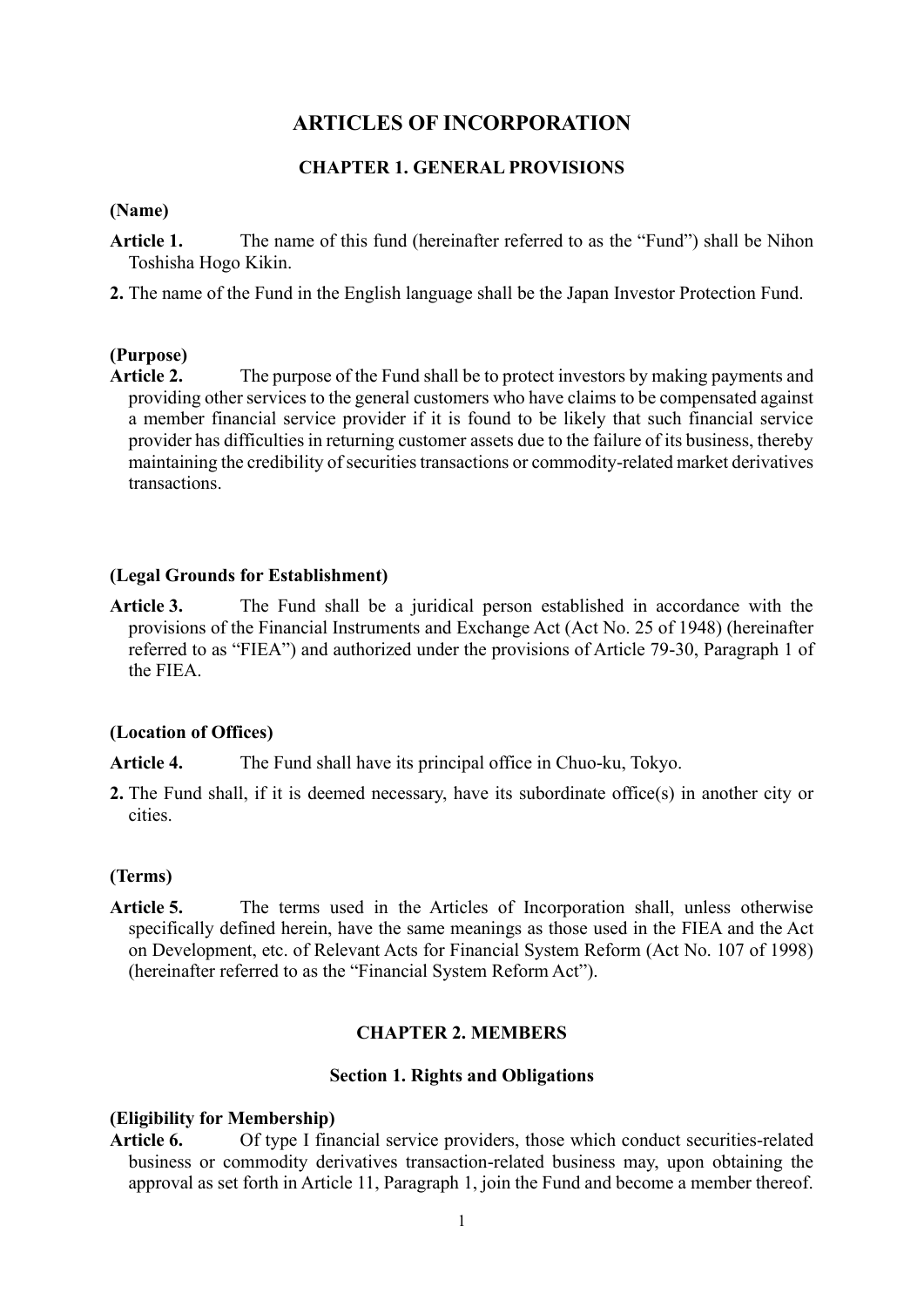**2**. Notwithstanding the preceding paragraph, of the said providers which conduct only commodity derivatives transaction-related business, those which are a specified member of a consignor protection fund under the FIEA as prescribed in Article 4 of the supplementary provisions of the FIEA (Act No. 86 of September 12, 2012) may not join the Fund or may not become a member thereof.

**Article 7.** Deleted

## **(Regular and Special Membership Fees)**

- **Article 8.** A member shall, in order to cover expenses necessary to operate the Fund, pay membership fees to the Fund as stipulated in the "Detailed Regulations Concerning Membership Fees of Members."
- **2.** If the Fund deems it necessary to cover special expenses regarding the operation of the Fund, a member shall pay special membership fees to the Fund by resolution of the Board of Directors.

## **(Member Representative and its Agent)**

- Article 9. A member shall, as set forth in the Operational Rules, appoint a person who represents the member with respect to the operation of the Fund (hereinafter referred to as "Member Representative") and his/her agent, of which the headcount is one, respectively, and notify the Fund thereof.
- **2.** If the Fund finds that the Member Representative or his/her agent is inadequate, it may request replacement thereof by showing the appropriate reasons therefor, respectively.

# **(Matters Subject to Notification)**

- **Article 10.** If any member has fallen under any item of Article 79-53, Paragraph 1 of the FIEA or any case stipulated in the Operational Rules, the member must immediately notify the Fund thereof.
- **2.** The Fund shall immediately report to the financial instruments firms association in which the member is participating, and the Commissioner of the Financial Services Agency and the Minister of Finance when the Fund has received the notification pursuant to the provisions of the preceding Paragraph.
- **3.** In addition to the notification set forth in Paragraph 1, if a member falls under any of the cases stipulated in the Operational Rules or other regulations or specified in the matters resolved by the Board of Directors, the member must notify thereof or report it to the Fund with a predetermined form of notification or report without delay.

## **(Member's Petition to Commence Bankruptcy Proceedings)**

**Article 10-2.** If a member is likely to be in the state of inability to pay debts or insolvency and there is an indication of risk of interference with the member's smooth return of customer assets, the Fund may request the member to file a petition to commence bankruptcy proceedings.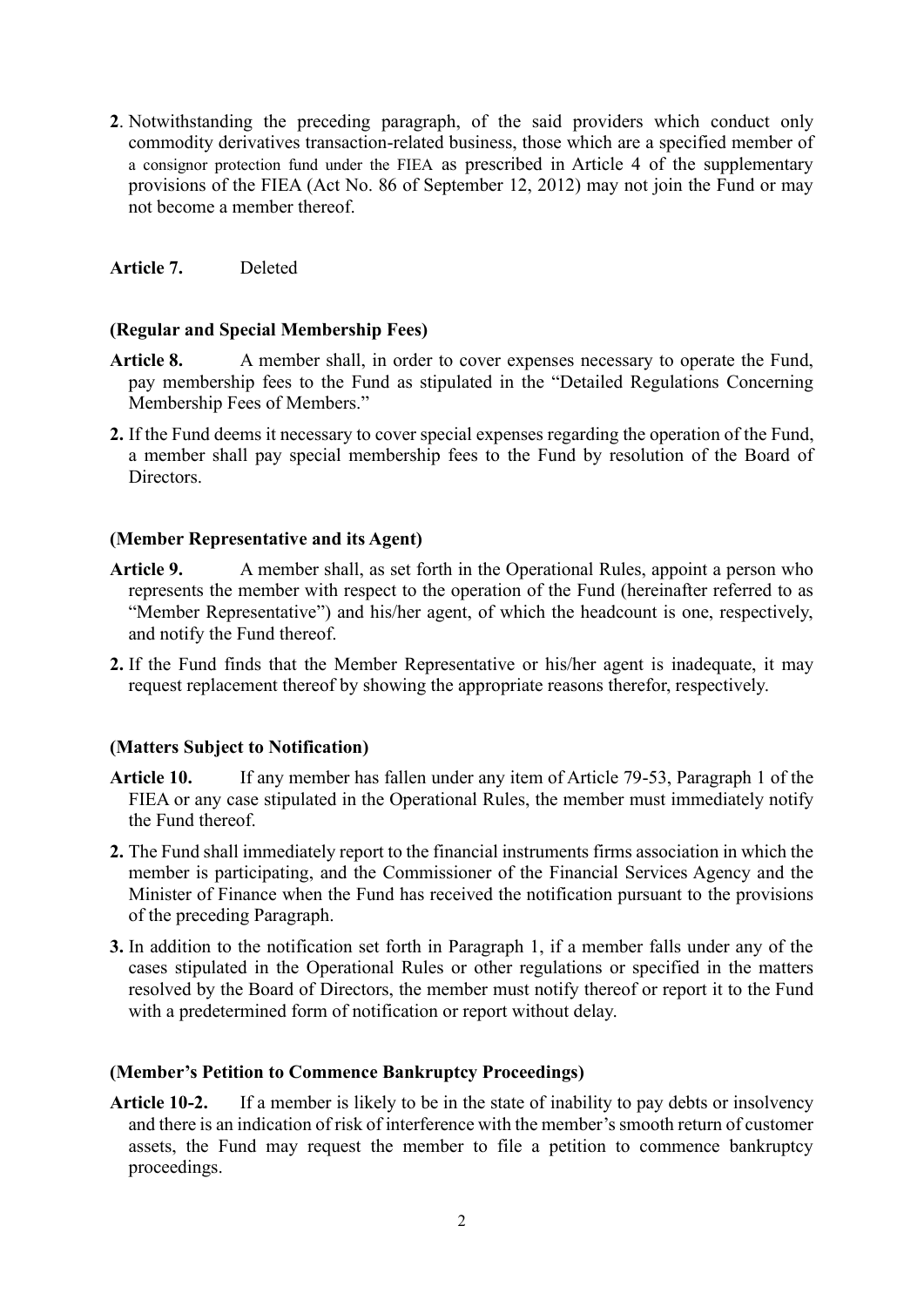- **2.** If a member receives the request stipulated in the preceding Paragraph and is in the state of inability to pay debts or insolvency, the member shall immediately file a petition to commence bankruptcy proceedings, provided, however, that this shall not apply if the member files a petition to commence rehabilitation proceedings, reorganization proceedings or special liquidation instead of filing a petition to commence bankruptcy proceedings or otherwise has legitimate reasons.
- **3.** If a member files any petition as provided in the preceding Paragraph, the member must immediately notify the Fund thereof pursuant to the provisions of Paragraph 1 of the preceding Article.

## **Section2. Admission and Withdrawal**

## **(Approval of Admission)**

- **Article 11.** A person intending to seek admission to the Fund shall submit to the Fund an application for admission in the form prescribed by the Operational Rules and obtain the approval therefor from the Fund.
- **2.** The documents prescribed by the Operational Rules must be attached to the application for admission of the preceding Paragraph.
- **3.** The approval of admission set forth in Paragraph 1 shall be made by resolution of the Board of Directors unless the provisions of Item 5 of Article 73 are applicable.
- **4.** A person who has taken the procedures for admission to the Fund shall become a member thereof when the person is registered under Article 29 of the FIEA or has any change registered under Article 31, Paragraph 4 of the FIEA, or when the person withdraws from any other investor protection fund with the approval of the Commissioner of the Financial Services Agency and the Minister of Finance.

# **(Payment of Admission Fees)**

- **Article 12.** An applicant for admission who has obtained approval of admission to the Fund must pay admission fees to the Fund as required under the Operational Rules.
- **2.** The provisions of the preceding Paragraph shall not apply to the applicant for admission that is a specified bridge financial service provider (meaning the one as specified in Article 126- 34, Paragraph 3, Item (3) of the Deposit Insurance Act (Act No. 34 of 1971), the same shall apply hereafter).

## **(Withdrawal)**

**Article 13.** A member shall withdraw from the Fund if it falls under any of the following Items:

- (1) It has fallen under the provisions of Article 79-28, Paragraph 1 of the FIEA,
- (2) It has become a member of any other investor protection fund with approval of the Commissioner of the Financial Services Agency and the Minister of Finance pursuant to Article 79-28, Paragraph 3 of the FIEA, and
- (3) In addition to the cases set forth in the two preceding Items, it has lost the eligibility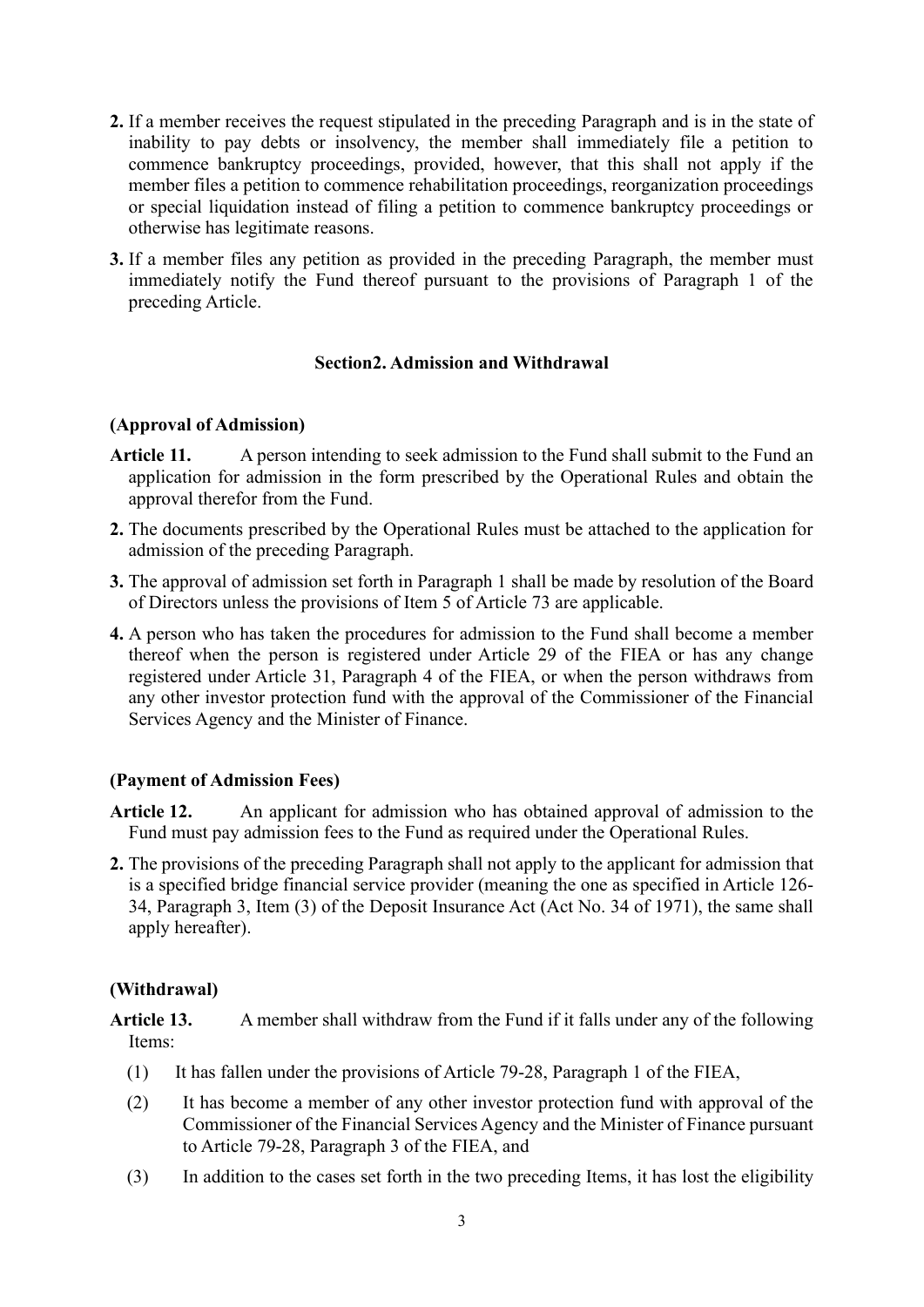for membership set forth in Article 6.

- **2.** Any person who has withdrawn from the Fund pursuant to Item (1) or Item (3) of the preceding Paragraph shall nevertheless be deemed a financial service provider that is a member of the Fund for purposes of application of the provisions regarding the business of the Fund.
- **3.** No member may withdraw from the Fund unless it falls under Paragraph 1.
- **4.** Even if a member withdraws from the Fund with approval of the Commissioner of the Financial Services Agency and the Minister of Finance pursuant to the provision of Item (2) of Paragraph 1, the member must pay the amount calculated by the Fund pursuant to the provisions of the Operational Rules as levies, for the amount of costs that the withdrawn member is required to bear out of the amount of the costs required for the services the Fund provides for the member in connection with any notice under the provisions of Article 79-53, Paragraph 1 or Paragraphs 3 through 5 (hereinafter referred to as "Member that is the Subject of a Notice"), that the Fund receives up until the member's withdrawal from the Fund.
- **5.** If a member withdraws from the Fund pursuant to the provision of Paragraph 1, the member may not receive a refund of the member admission fees set forth in the preceding Article.

## **(Approval Requirements for Withdrawal of Member)**

- **Article 14.** If a member intends to withdraw from the Fund (except as a withdrawal from the Fund pursuant to the provisions of Paragraph 1, Item 1 or Item 3 of the preceding Article), the member shall submit to the Fund an application for withdrawal in the form prescribed by the Operational Rules and obtain approval from the Fund.
- **2.** The approval of a member's withdrawal as set forth in the preceding Paragraph shall be made, if the pertinent requirements under the Operational Rules are satisfied, by the resolution of not less than two-thirds of votes of the Directors present at a meeting of the Board of Directors.

## **Section 3. Disposition and Recommendation**

## **(Dispositions against Members)**

- **Article 15** Members must observe the provisions of Articles 43, 43-2 and 43-2-2 of the FIEA, Article 42-4 of the FIEA in the case of the member conducting management of specified securities and the like set forth in Article 16, Paragraph 1, Item 14 of the Cabinet Office Ordinance on Definitions under Article 2 of the FIEA (Ministry of Finance Ordinance No. 14 of 1993), Chapter 4-2 of the FIEA, the Articles of Incorporation, the Operational Rules and other regulations and the resolutions adopted by the general meetings of members or by the Board of Directors.
- **2.** If a member has violated the provisions of the preceding Paragraph, the Fund may, after conducting a hearing with such member, impose an administrative surcharge not exceeding ¥100,000,000 on such member, by resolution of the Board of Directors.
- **3.** If the Fund has imposed disposition pursuant to the provisions of the preceding Paragraph, it shall notify such member and each of the other members thereof.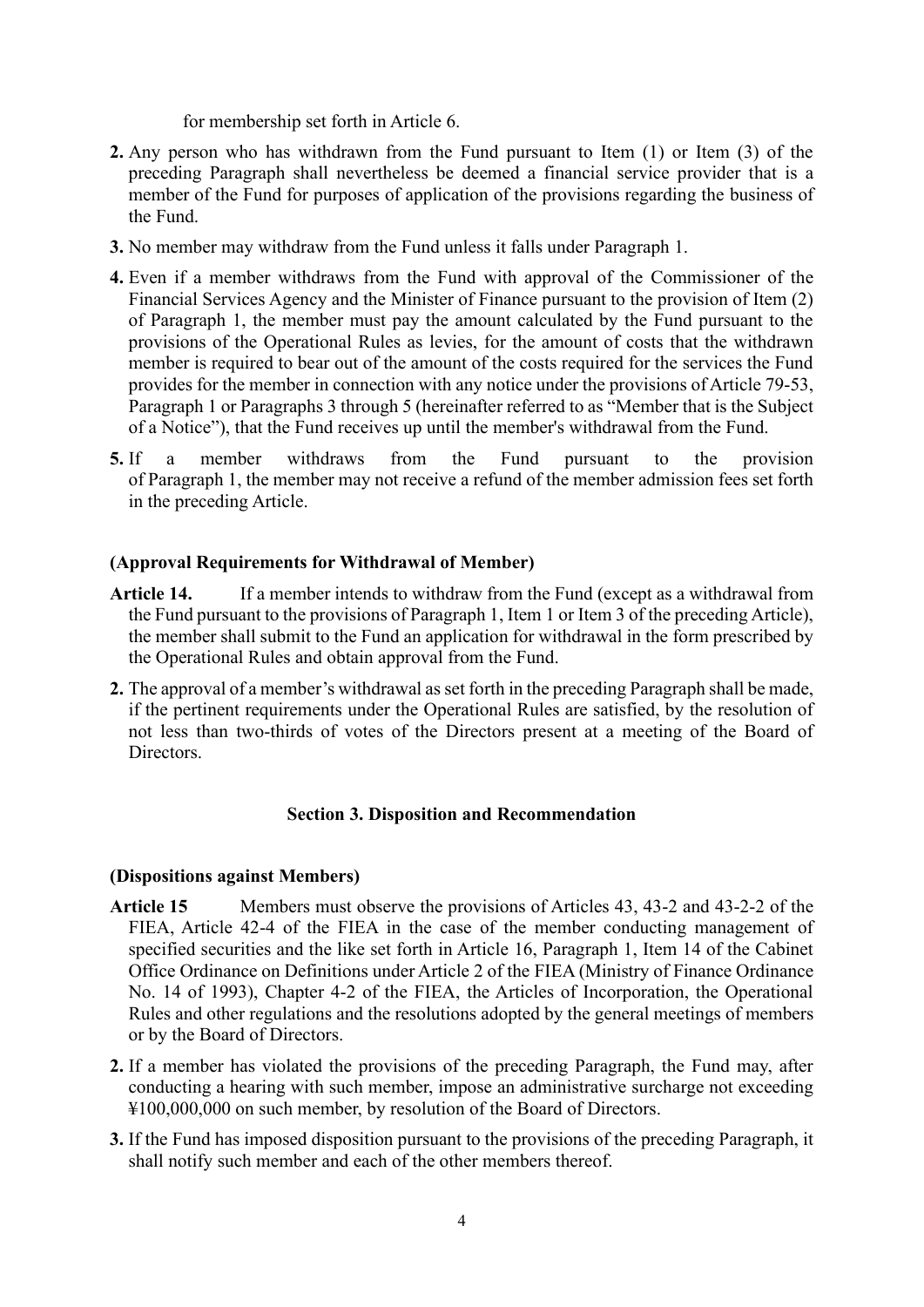#### **(Recommendation to Member)**

**Article 16.** If the state of a member's observance of the Articles of Incorporation and others as set forth in the preceding Article, Paragraph 1 or the state of business or property of a member is deemed inappropriate in consideration of the operation of the Fund, it may, by resolution of the Board of Directors, recommend such member to take appropriate measures, showing the reasons therefor.

# **CHAPTER 3. GENERAL MEETING OF MEMBERS**

## **(Convocation of General Meeting)**

- **Article 17.** There is an ordinary general meeting and an extraordinary meeting for the general gathering of members, and the ordinary general meeting shall be convened within three months after the end of each fiscal year, while an extraordinary general meeting may be convened whenever necessary.
- **2.** A general meeting shall be convened by the Chairman by resolution of the Board of Directors, provided, however, that the Chairman shall convene an extraordinary general meeting if it is requested by not less than one-fifth of the total number of members (the same shall apply hereafter in this Chapter, excluding the members who are specified bridge financial service providers and are allowed to postpone the payment of levies under the Operational Rules) with agenda items and reasons for convening such meeting.
- **3.** A general meeting shall be convened by notifying each member in writing or by

electromagnetic means of the date, time, place and agenda items of the meeting at least five days prior to the date of such meeting.

**4.** The Chairman may, if it is deemed necessary, hold a general meeting in writing without convening one by resolution of the Board of Directors.

## **(Chairperson at General Meetings)**

**Article 18.** The Chairman serves as a chairperson at general meetings, and if the post of Chairman is vacant or otherwise unable to preside at a general meeting, the Senior Managing Director shall preside at the meeting.

## **(Matters for General Meeting Resolution)**

**Article 19.** In addition to the matters specified elsewhere in the Articles of Incorporation, the following matters shall require resolution by means of a general meeting:

- (1) Amendment to the Articles of Incorporation,
- (2) Decision on or amendment to a budget and a funding plan,
- (3) Amendment to the Operational Rules,
- (4) Settlement of accounts,
- (5) Dissolution, and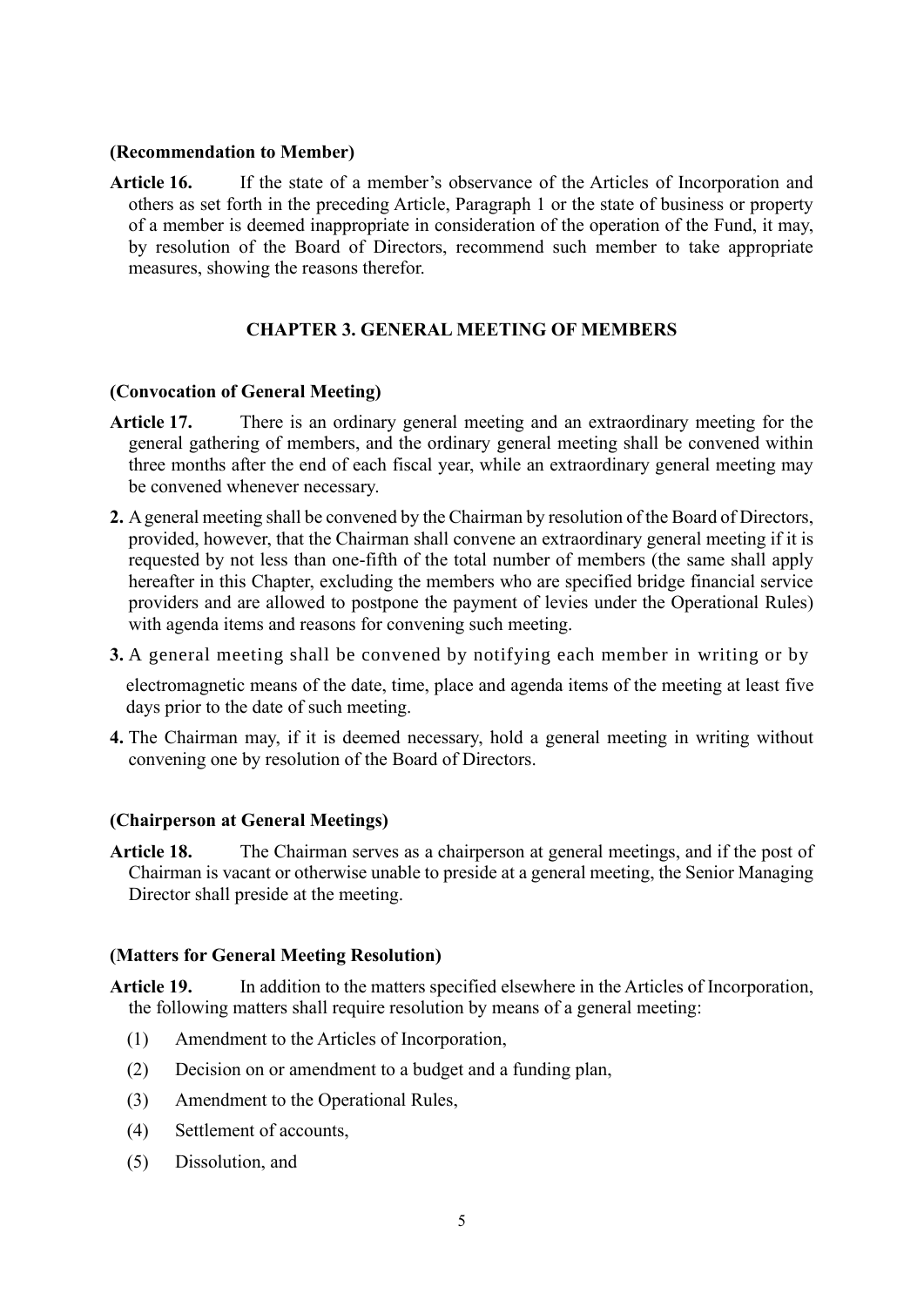- (6) In addition to the matters specified in each of the preceding Items, other matters as the Board of Directors finds necessary.
- **2.** A general meeting may request the auditor(s) to audit the operation of the Fund and to report the result thereof.

# **(Eligibility to Attend General Meetings)**

**Article 20.** Persons who may attend a general meeting shall be a Member Representative (excluding the Member Representative of any member that is a specified bridge financial service provider and is allowed to postpone the payment of levies under the Operational Rules) or his/her agent.

# **(Resolution of a General Meeting)**

- **Article 21.** Resolutions of a general meeting shall be adopted at a meeting at which not less than one half of the total number of members are present by a majority of votes of the members present at the meeting, and in case of a tie vote, the matter shall be determined by the chairperson.
- **2.** Resolutions of the matters listed in Paragraph 1, Items 1, 3 and 5 of Article 19 shall be adopted by not less than three-quarters of the votes of the members present at the meeting.
- **3.** With respect to resolutions of the preceding two Paragraphs, if the Board of Directors allows a member to exercise its voting right in writing or by electromagnetic means (including the case where a general meeting is held in writing pursuant to the provisions of Article 17, Paragraph 4), the member may exercise its voting right in writing or by electromagnetic means by the time designated by the Board of Directors. In such case, the member who has exercised that voting right shall be deemed present at the meeting.

# **(Voting Rights)**

- **Article 21-2**. A member shall have five (5), four (4), three (3), two (2) or one (1) voting right(s) according to the aggregate amount of levies stipulated in Article 59, Paragraph 1, paid by the member for the fiscal years preceding the fiscal year during which the date of the general meeting falls (hereinafter referred to as the "Aggregate Levies"), provided, however, that a member may not have any voting right with respect to matters in which such member has a special interest.
- **2.** In the event that a member merges with any other member (except a merger where such membership is dissolved upon such merger), succeeds to all of the business (which shall be limited to securities-related business, and/or commodity derivatives transaction-related business, provided, however, that when said other member is a specified member of a consignor protection fund under the FIEA, it shall be limited to those pertaining to securities-related business. The same shall apply hereafter in this Article) of any other member upon a company split or acquires all of the business from any other member, the Aggregate Levies of such member on or after the date of such event shall be the amount of the Aggregate Levies of such member plus the Aggregate Levies of other such members.
- **3.** In the event that a member succeeds to a part of the business of any other member upon a company split, or acquires a part of the business from any other member, the Aggregate Levies of such member on or after the date of such event shall be the Aggregate Levies of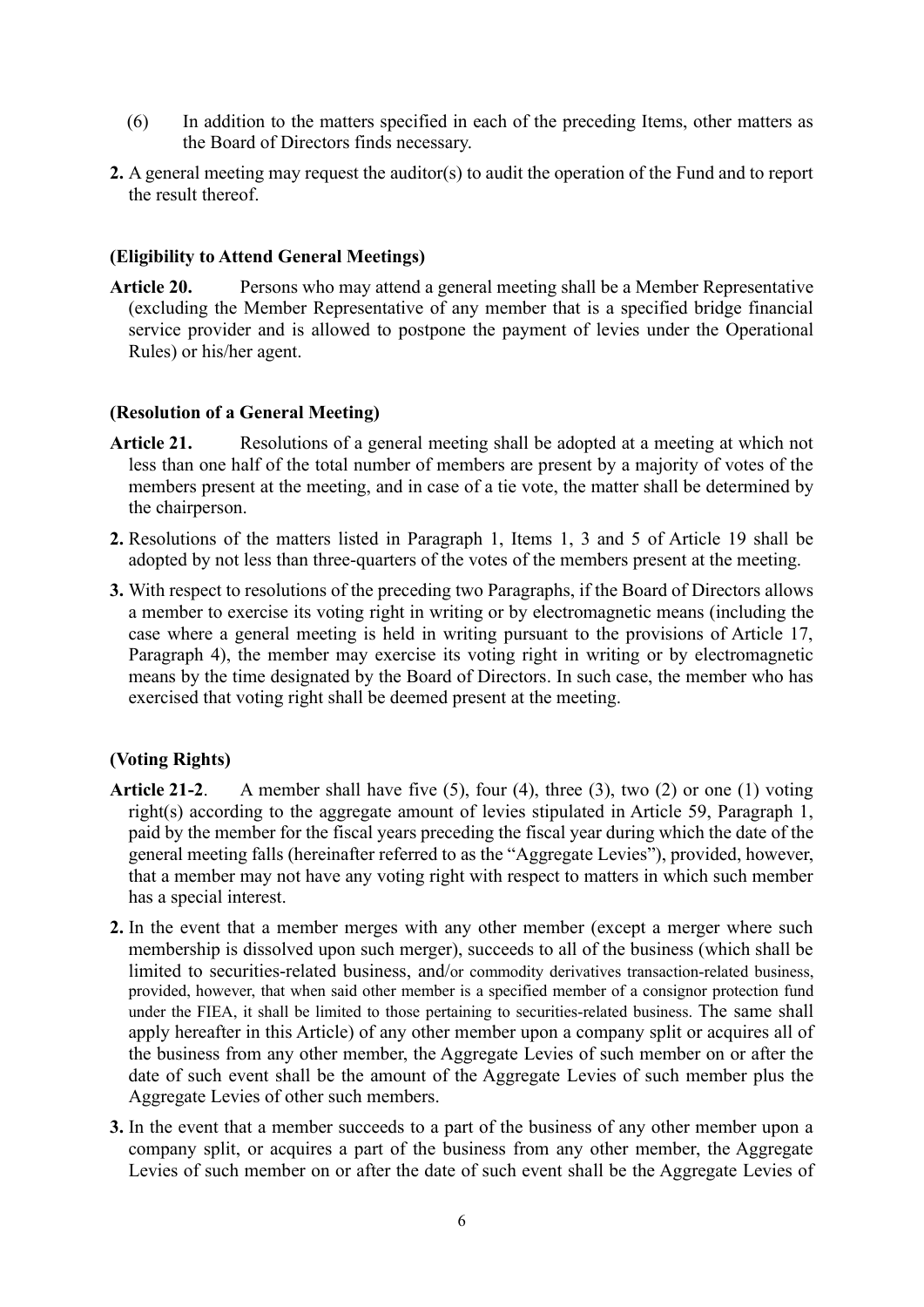such member plus the Aggregate Levies of other such members (to such extent as approved by the Fund), and the Aggregate Levies of other such members on or after the date of such event shall be the Aggregate Levies of other such members minus the amount to be added to the Aggregate Levies of such members.

**4.** The approval of the preceding Paragraph shall be made by resolution of the Board of **Directors** 

#### **(Numbers of Voting Rights)**

- **Article 21-3.** The Fund shall divide the members into five (5) groups for each general meeting, and the number of voting right(s) of each member belonging to each group shall be the following:
	- (1) Group 1: 5 votes,
	- $(2)$  Group 2: 4 votes,
	- (3) Group 3: 3 votes,
	- (4) Group 4: 2 votes,
	- $(5)$  Group 5: 1 votes,
- **2.** In forming a classification of a group as stipulated in the preceding Paragraph, the composition rate of each group (which means the rate of the number of voting rights of each group to the total number of voting rights, and the same shall apply hereinafter in this Article) shall be maintained as evenly as practicable. In such case, each composition rate for Groups 1 through 4 shall not fall below 20%.
- **3.** For the purpose of classifying members into groups, the members shall be classified as Group 1, Group 2, Group 3, Group 4 and Group 5 in order of higher amount of Aggregate Levies.
- **4.** For the purpose of classification under the preceding Paragraph, if it is necessary to classify two or more members with the same amount of Aggregate Levies into the same group, the composition rate of each group shall be adjusted so that its fluctuation margin becomes minimized in comparison with the composition rate of each group determined as stipulated in Paragraph 2.
- **5.** Even if the composition rate for either of Group 1 through Group 4 falls below 20% as a result of the adjustment under the preceding Paragraph, no further adjustment shall be made to increase such composition rate to 20% or higher.

#### **(Prohibition of Separate Exercise of Voting Rights)**

**Article 21-4.** If a member holds two or more votes, such member will not be entitled to exercise such votes separately.

#### **(Minutes)**

**Article 22.** Minutes shall be prepared to record a summary of proceedings and the results of discussion at each general meeting, and the Chairman, the Auditor(s) and two or more Member Representatives present at the meeting shall affix their names and seals on the minutes.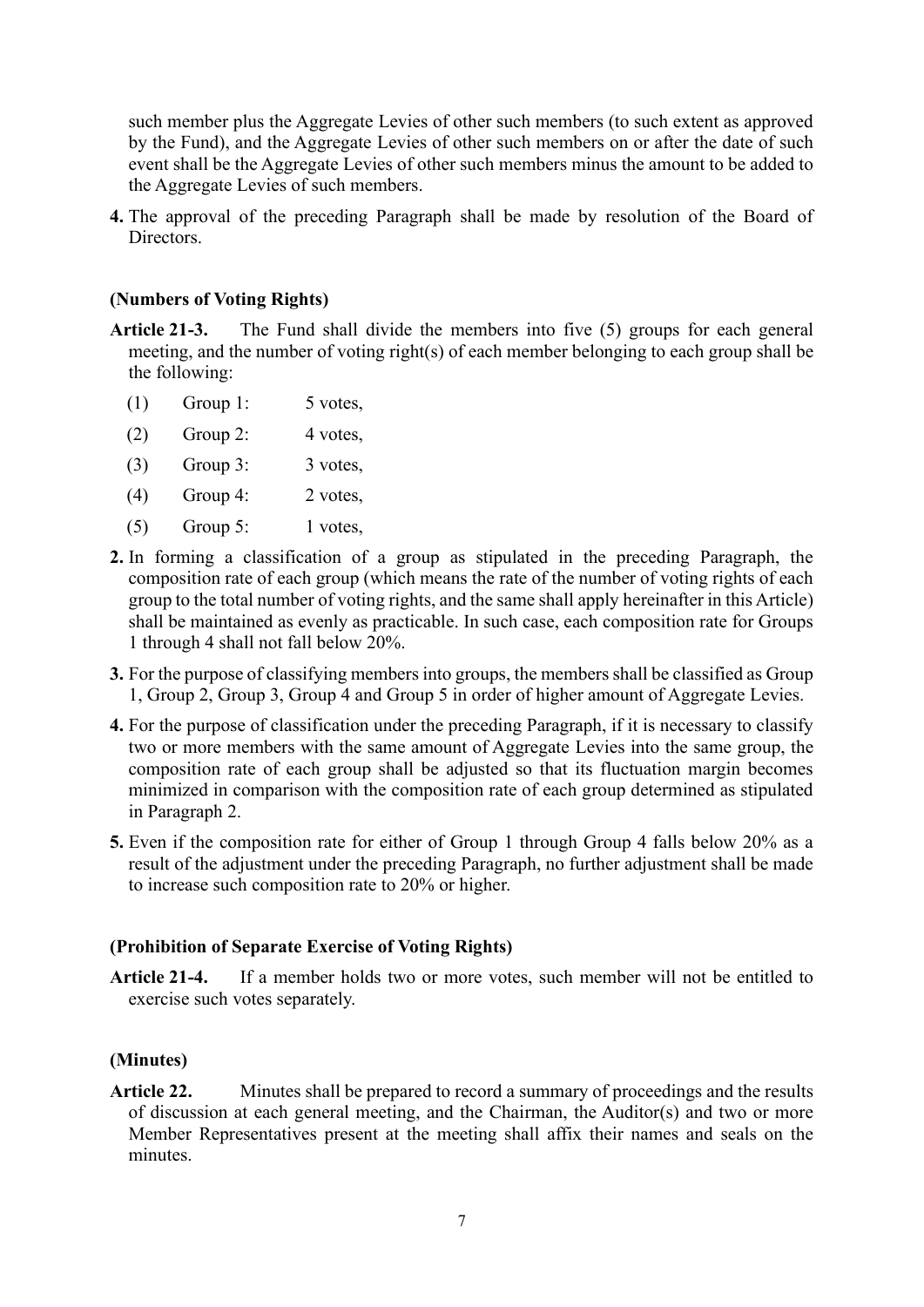## **(Report)**

Article 23. The Fund shall report the resolutions adopted at general meetings to the Commissioner of the Financial Services Agency and the Minister of Finance.

## **CHAPTER 4. OFFICERS AND THE BOARD OF DIRECTORS**

## **Section 1. Officers**

## **(Quorum of Officers)**

**Article 24.** The Fund shall have, as its officers, one (1) Chairman, not less than two (2) but not more than twelve (12) Directors and at least one (1) but not more than two (2) Auditors.

## **(The Appointment of Officers)**

- Article 25. Officers shall be appointed by resolution of a general meeting from among the Member Representatives and persons who have the necessary knowledge and experience to operate the Fund appropriately.
- **2.** The appointment of officers as set forth in the preceding Paragraph does not become effective unless and until the Commissioner of the Financial Services Agency and the Minister of Finance authorizes it.
- **3.** No Auditor may concurrently take office as the Chairman, a Director, a member of the Governing Council or an employee of the Fund.
- **4.** The Chairman shall appoint a Senior Managing Director from among the Directors as set forth in the preceding Article by obtaining consent therefor of a general meeting.

## **(The Chairman and Senior Managing Director)**

- **Article 26.** The Chairman shall represent the Fund and superintend the business of the Fund.
- **2.** The Senior Managing Director shall control the business of the Fund by assisting the Chairman, and if the Chairman is unable to perform his/her duties, the Senior Managing Director shall act on behalf of the Chairman, and if the post of the Chairman is vacant, the Senior Managing Director shall perform the duties of the Chairman.
- **3.** The Fund may, if it is deemed necessary, authorize the Senior Managing Director to represent the Fund by resolution of the Board of Directors.

## **(Duties of Auditors)**

Article 27. Auditor(s) shall audit the business of the Fund.

**2.** If an Auditor deems it necessary to do so as a result of an audit, he/she may submit his/her opinion to the Chairman or the Commissioner of the Financial Services Agency and the Minister of Finance.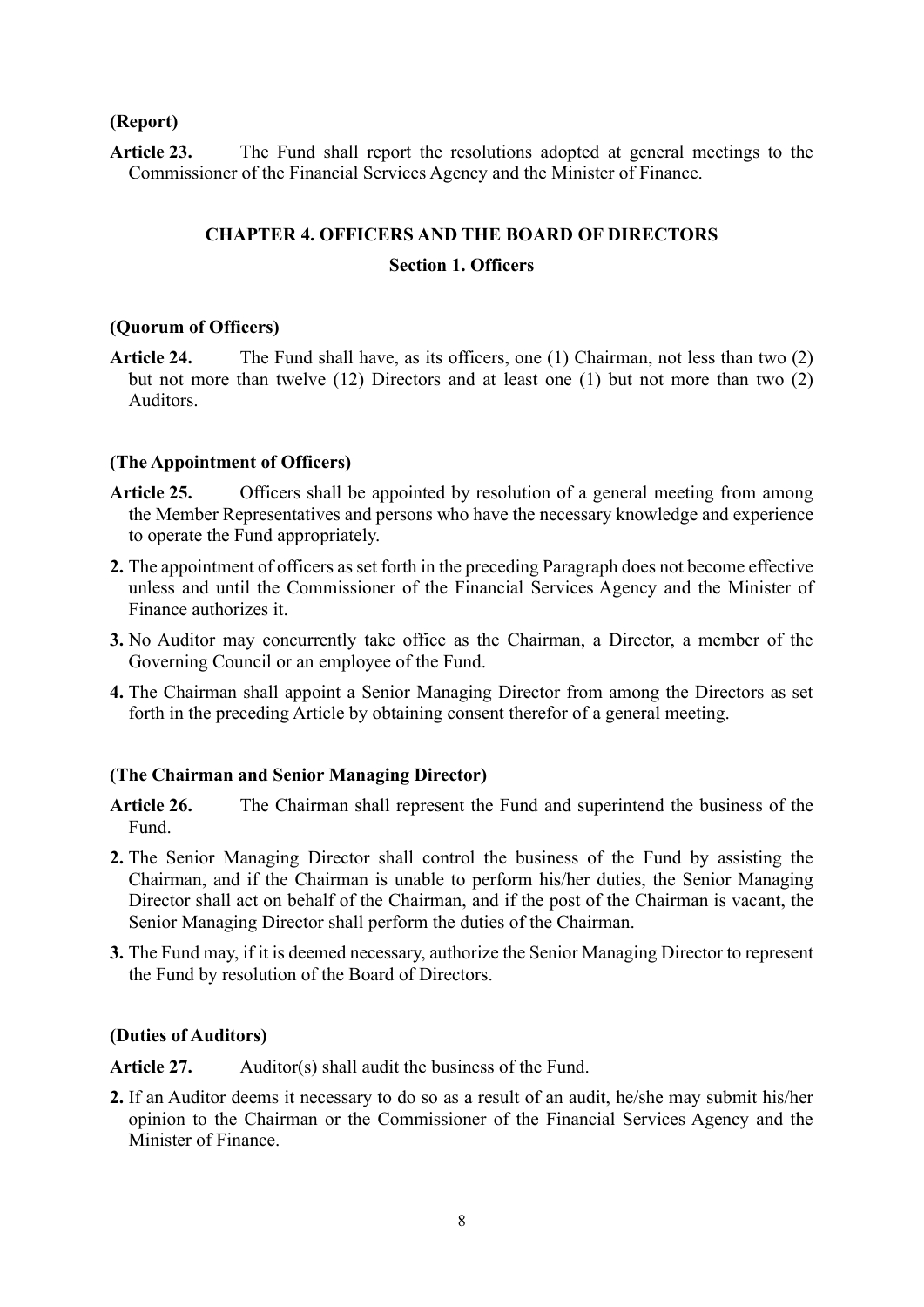## **(Persons Disqualified as Officers)**

**Article 28.** Any person who falls under any of Article 79-31, Paragraph 1, Item 3, Subitem (a) or (b) of the FIEA may not become an officer.

# **(Officers' Terms of Office)**

- **Article 29.** The officer's term of office shall be two (2) years, provided, however, that in the case of an officer appointed from among the Member Representatives, the term of office shall be one (1) year.
- **2.** The term of office of an officer appointed to fill a vacancy shall be the remaining term of office of such officer's predecessor.
- **3.** Officers may be reappointed.

## **(Restriction on the Authority of Representation)**

**Article 30.** The Chairman or a Director shall not have the authority to represent the Fund with respect to matters in which there is a conflict of interest between such person and the Fund. In this case, an Auditor shall represent the Fund.

## **(Discharge of Officers)**

- Article 31. The Fund may, by resolution of a general meeting, discharge an officer, after giving such officer an opportunity to defend oneself, as the case may be, if it is discovered that such person has become an officer through unlawful means, or the officer has violated laws and regulations, disciplinary orders issued by the administrative authorities under the pertinent laws and regulations, or any provision of the Articles of Incorporation.
- **2.** The discharge of officers as set forth in the preceding Paragraph shall not become effective unless and until it is validated by the Commissioner of the Financial Services Agency and the Minister of Finance.

# **(Remuneration of Officers)**

- **Article 32.** The Fund may pay to the officers (excluding the officers who are appointed from among the Member Representatives) remuneration by resolution of the Board of Directors.
- **2.** The Fund may pay to the officers travel expenses and other reasonable expenses in connection with the performance of their duties.

# **Section 2. The Board of Directors**

## **(The Composition of Board of Directors)**

**Article 33.** The Board of Directors is composed of the Chairman and Directors.

# **(The Authority of Board of Directors)**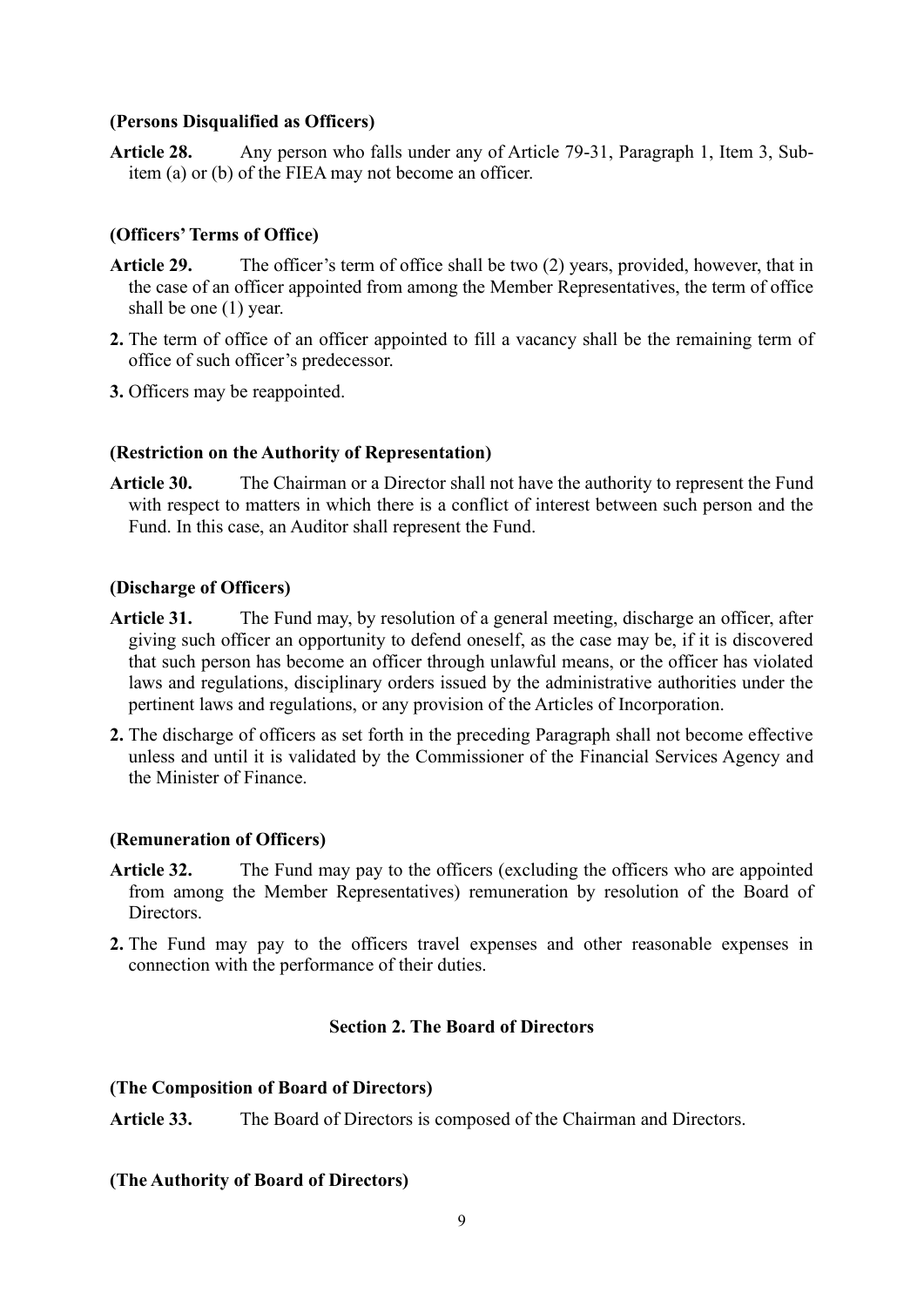**Article 34.** The Board of Directors shall resolve the matters set forth in the Articles of Incorporation and other important matters regarding operation of the Fund.

## **(Convocation of Board of Directors Meetings)**

Article 35. There are ordinary and extraordinary meetings for the Board of Directors.

- **2.** The ordinary meeting shall be held on a date and time determined by resolution of the Board of Directors in advance, provided, however, that the Chairman may change such date and time or cancel the scheduled ordinary meeting.
- **3.** An extraordinary meeting shall be convened by the Chairman whenever necessary, provided, however, that the Chairman shall convene a Board of Directors meeting without delay if it is requested by not less than one third of the current number of Directors with agenda items and reasons therefor.

## **(The Chairperson of Board of Directors Meetings)**

**Article 36.** The Chairman serves as the chairperson of Board of Directors meetings, and if the post of the Chairman is vacant or otherwise unable to preside at a general meeting, the Senior Managing Director shall preside at the meeting.

## **(Proceedings of Board of Directors Meetings)**

- **Article 37.** The Board of Directors may not hold a meeting or make any resolution without the presence of a majority of all the Directors.
- **2.** Unless otherwise specified in the Articles of Incorporation, a resolution of the Board of Directors meeting shall be adopted by a majority of votes of the Directors present at the meeting, and in the case of a tie vote, the matter shall be determined by the chairperson.
- **3.** The Chairman and each Director have one vote respectively.
- **4** The Chairman and a Director has no voting right if the Chairman or a Director has any particular interest in a proposed resolution of the Board of Directors.

## **(Board of Directors Meetings in Writing or Other Methods)**

- **Article 38.** If the Chairman deems it necessary, a resolution of the Board of Directors may be adopted by collecting opinions in writing or by any other method from each Director in lieu of a resolution by a meeting of the Board of Directors. In such case, if opinions are collected in any method other than in writing or by electromagnetic means, the confirmation thereof in writing or by electromagnetic means shall be obtained without delay.
- **2.** The provision of the preceding Article shall apply mutatis mutandis to resolutions set forth in the preceding Paragraph.

## **(Minutes)**

**Article 39.** Minutes shall be prepared to record a summary of proceedings and results of discussion at each meeting of the Board of Directors, and the chairperson shall affix his/her name and seal on the minutes after the chairperson and all Directors present at the meeting have confirmed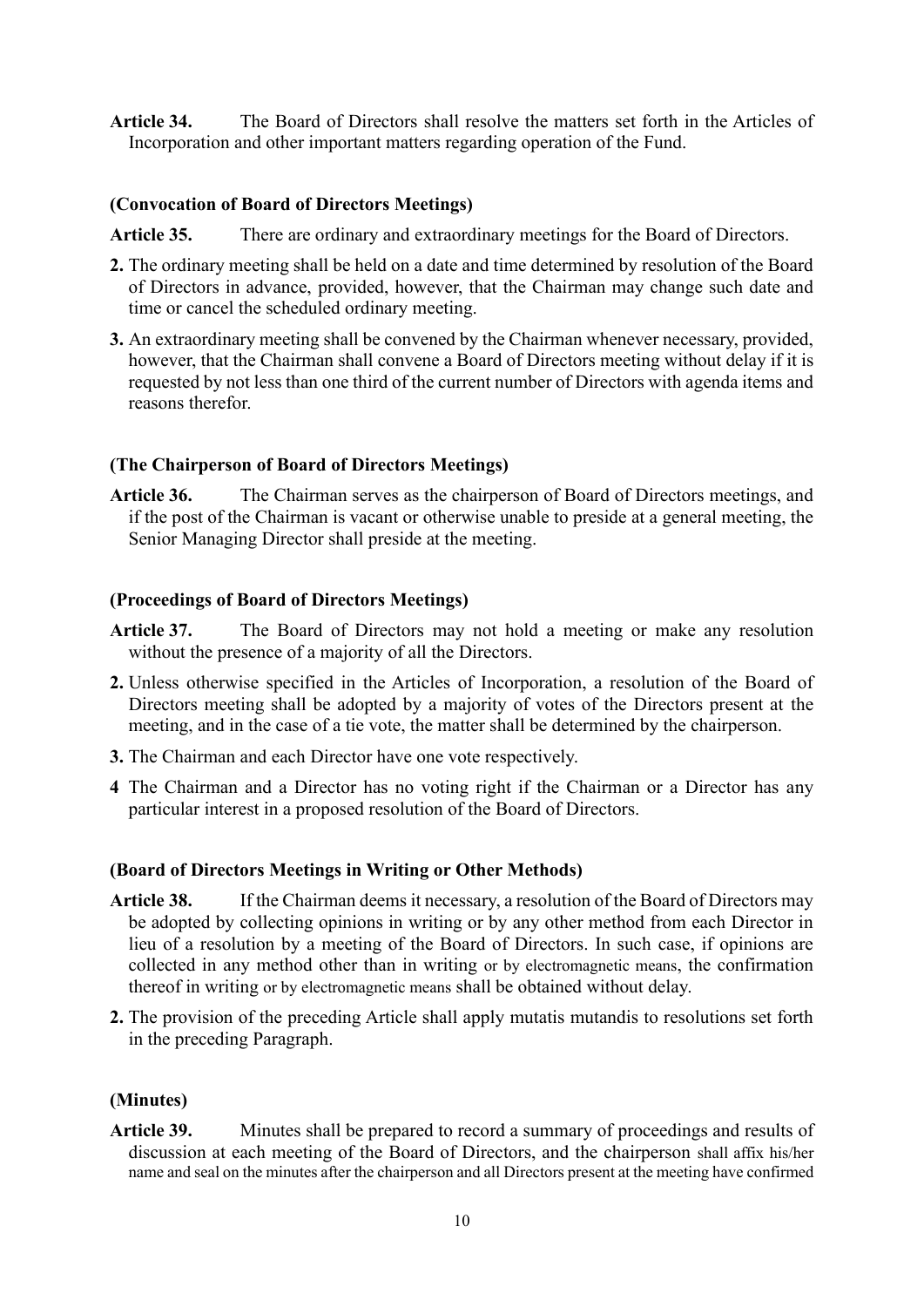the contents.

**2.** The minutes of the Board of Directors in writing or other method as set forth in the preceding Article, Paragraph 1, may be substituted by a document containing the views of the directors (in writing or by electromagnetic means) about the agenda items as prescribed in the same Paragraph.

#### **(Operations of Board of Directors Meetings)**

**Article 40.** In addition to the matters specified in the Articles of Incorporation, matters necessary for the operation of the Board of Directors shall be determined by the Chairman upon consultation with the Board of Directors.

## **CHAPTER 4-2. COMMITTEES**

#### **(Committees)**

Article 40-2. The Fund may establish committees.

- **2.** Any committee may respond to inquiries of the Board of Directors or offer their opinions to the Board of Directors with respect to the important matters regarding operation of the business of the Fund.
- **3.** The necessary matters regarding the composition, operation and other matters of the committees shall be prescribed by the "Committee Regulations."

# **CHAPTER 5. THE GOVERNING COUNCIL**

#### **(Establishment)**

**Article 41.** The Fund shall establish a governing council (hereinafter referred to as the "Council").

## **(Matters to be Consulted)**

- **Article 42.** The Chairman shall consult with the Council in advance on the following matters:
	- (1) Granting a recognition pursuant to the provisions of Article 79-54 of the FIEA,
	- (2) Specifying the matters that are required to be specified pursuant to the provisions of Article 79-55, Paragraph 1 of the FIEA,
	- (3) Making decisions on whether to provide loans under the provisions of Article 79-59 of the FIEA, and
	- (4) Other cases specified by the Board of Directors as cases in which material matters concerning the Fund's business operations are decided.

## **(Organization of the Council)**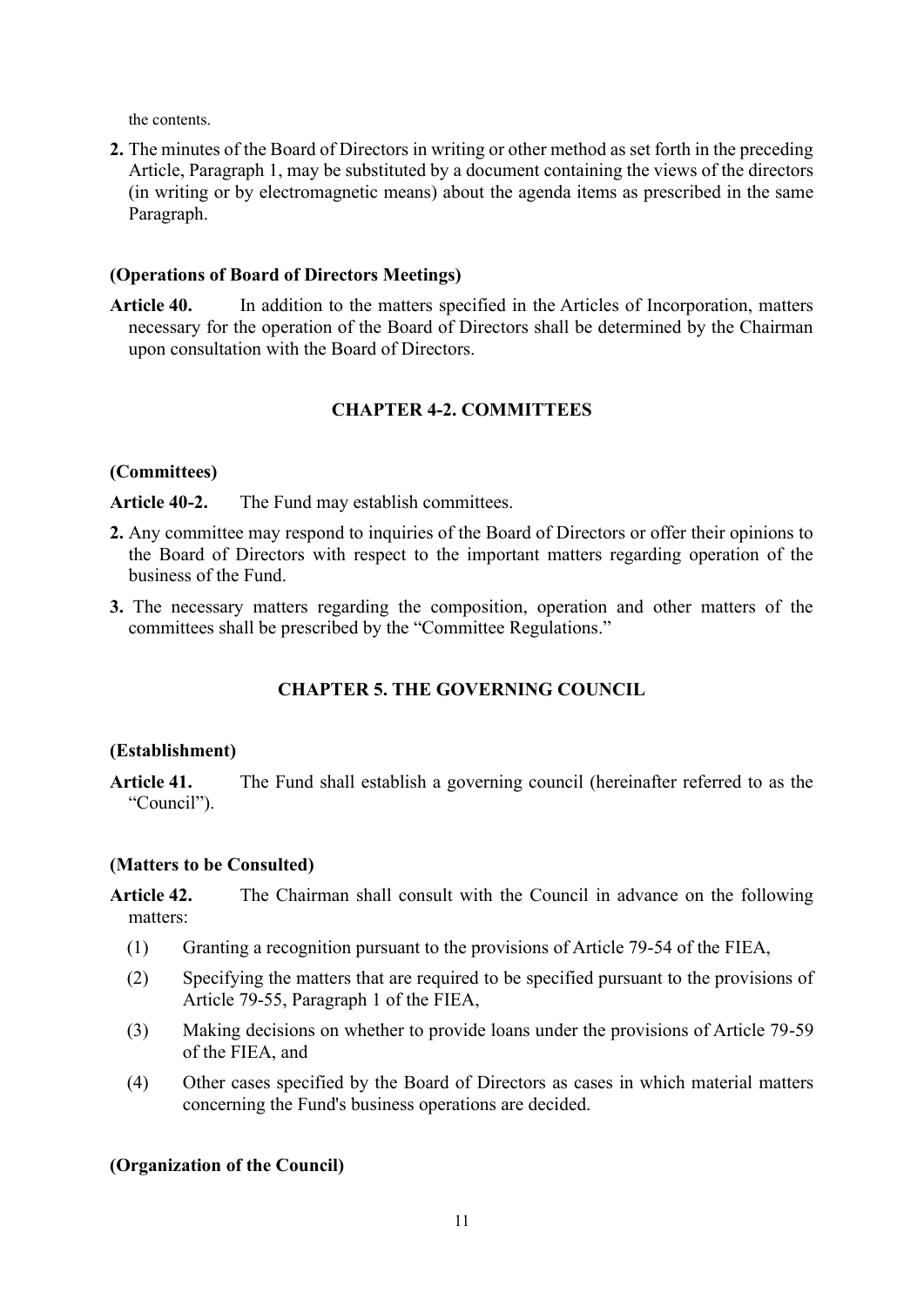**Article 43.** The Council shall be comprised of no more than eight (8) Councilors.

- **2** The Council shall have one chairperson and one vice-chairperson, who shall be elected from among Councilors.
- **3** The chairperson shall represent the Council and control the business of the Council.
- **4** The vice-chairperson shall preside over the business of the Council by assisting the chairperson, and if the chairperson is unable to perform his/her duties, the vice-chairperson shall act on behalf of the chairperson, and if the post of chairperson is vacant, the vicechairperson shall perform the duties of the chairperson.

## **(Appointment of Councilors)**

**Article 44.** The Chairman shall appoint Councilors from among persons who have the necessary knowledge and experience to operate the business of the Fund appropriately, with the authorization of the Commissioner of the Financial Services Agency and the Minister of Finance.

# **(Term of Office of Councilors)**

- **Article 45.** The term of office of a Councilor shall be two (2) years, provided, however, that the term of office of a Councilor appointed to fill a vacancy shall be the remaining term of office of such Councilor's predecessor.
- **2.** Councilors may be reappointed.

## **(Persons Disqualified as Councilors)**

**Article 46.** The provision of Article 28 (Persons Disqualified as Officers) shall be applied, mutatis mutandis, to Councilors of the Council.

## **(Discharge of Councilors)**

- **Article 47.** The Chairman may discharge a Councilor with authorization of the Commissioner of the Financial Services Agency and the Minister of Finance, after giving such Councilor an opportunity to defend himself/herself if necessary, in the event that the Councilor falls under any of the following Items:
	- 1. A Councilor is found to be unable to perform his/her duties due to a mental or physical disorder, or
	- 2. A Councilor is found to have breached his/her duties or otherwise committed conduct unbecoming of a Councilor.

#### **(Remuneration of Councilors)**

**Article 48.** The Fund shall not pay any remuneration to Councilors except for travel and other reasonable expenses in connection with the performance of their duties.

## **(Convocation of Meetings)**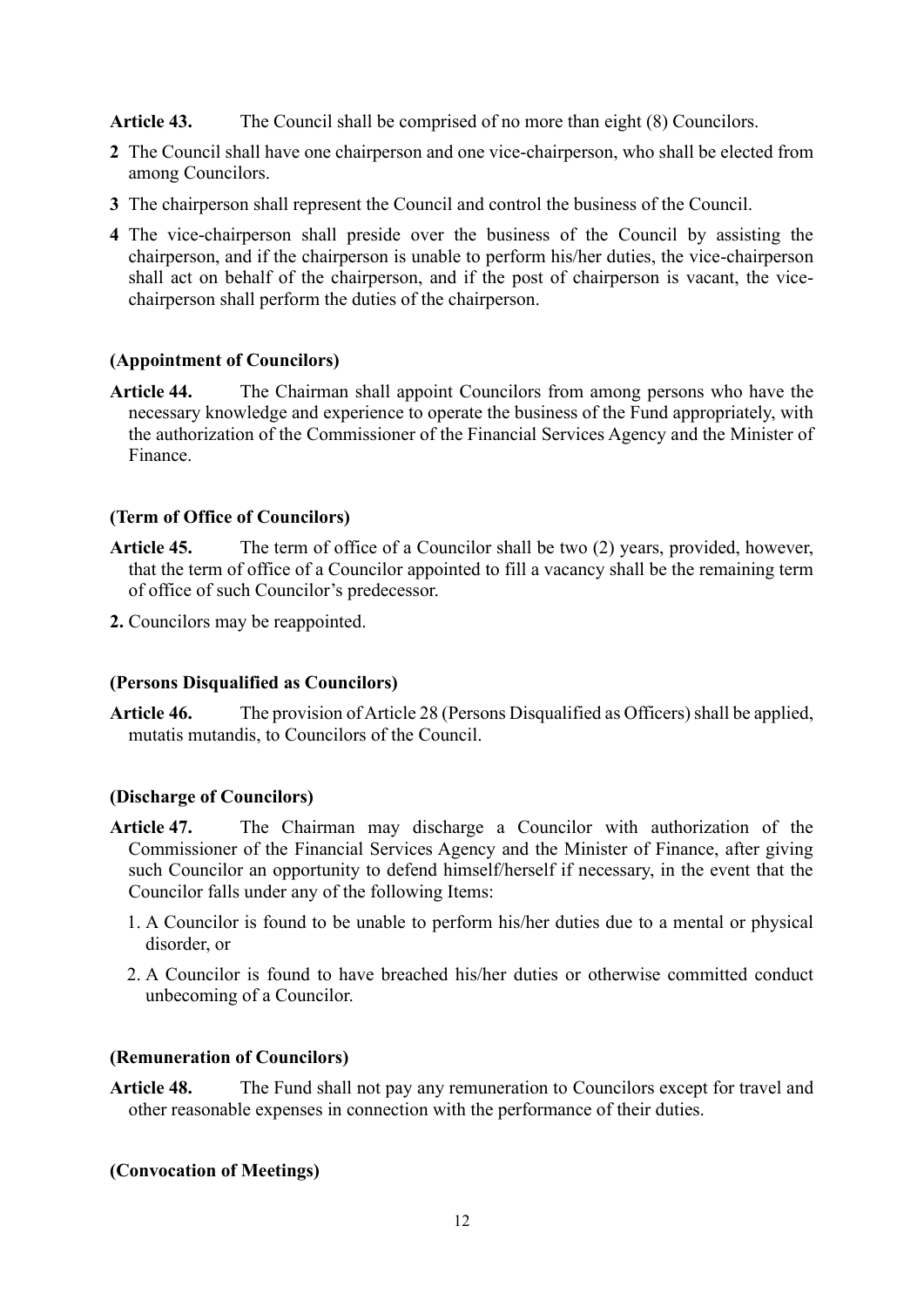**Article 49.** The Council may not hold a meeting without the presence of the chairperson or the vice-chairperson who conducts the duties as set forth in the provisions of Article 43, Paragraph 4 on behalf of the chairperson, and a majority of the Councilors.

# **(Operations of Council)**

**Article 50.** In addition to the matters specified in the Articles of Incorporation, the chairperson shall determine necessary matters for the operation of the Council upon consultation with the Council.

## **(Confidentiality Obligation of Officers and Others)**

- Article 51. No officer of the Fund, Councilor of the Council or member of any committee or no person who used to occupy these positions shall divulge to any person or make unauthorized use of, any confidential information which has come to his/her knowledge in the course of the performance of his/her duties.
- **2.** Officers, Councilors of the Council or members of the committee or persons who previously occupied these positions for the Fund shall not use any confidential information which has come to his/her knowledge in the course of the performance of his/her duties for any purposes other than those for the operation of the Fund.

## **CHAPTER 6. SERVICES AND IMPLEMENTATION THEREOF**

## **(Services)**

**Article 52.** The Fund shall, in order to attain the purposes set forth in Article 2, conduct the following services:

- (1) Payment to general customers pursuant to the provisions of Article 79-56, Paragraph 1 of the FIEA,
- (2) Lending of funds pursuant to the provisions of Article 79-59, Paragraph 1 of the FIEA,
- (3) Judicial or non-judicial acts prescribed in Article 79-60, Paragraph 1 of the FIEA,
- (4) Services contributing to the expeditious refunding of customer assets prescribed in Article 79-61 of the FIEA,
- (5) Collection and management of levies,
- (6) Submission of customer lists under the provisions of Chapter 4, Section 5, Chapter 5, Section 3 and Chapter 6, Section 3 of the Act on Special Treatment of Corporate Reorganization Proceedings and Other Insolvency Proceedings of Financial Institutions (Act No. 95 of 1996) (hereinafter referred to as the "Special Reorganization Act") and other services under those provisions,
- (7) Services of the bankruptcy trustee, provisional administrator, bankruptcy trustee representative or provisional administrator representative appointed pursuant to the provisions of the Bankruptcy Act (Act No. 75 of 2004), the supervisor, trustee, provisional administrator, trustee representative or provisional administrator representative appointed under the provisions of the Civil Rehabilitation Act (Act No. 225 of 1999), the trustee, trustee representative, provisional administrator, provisional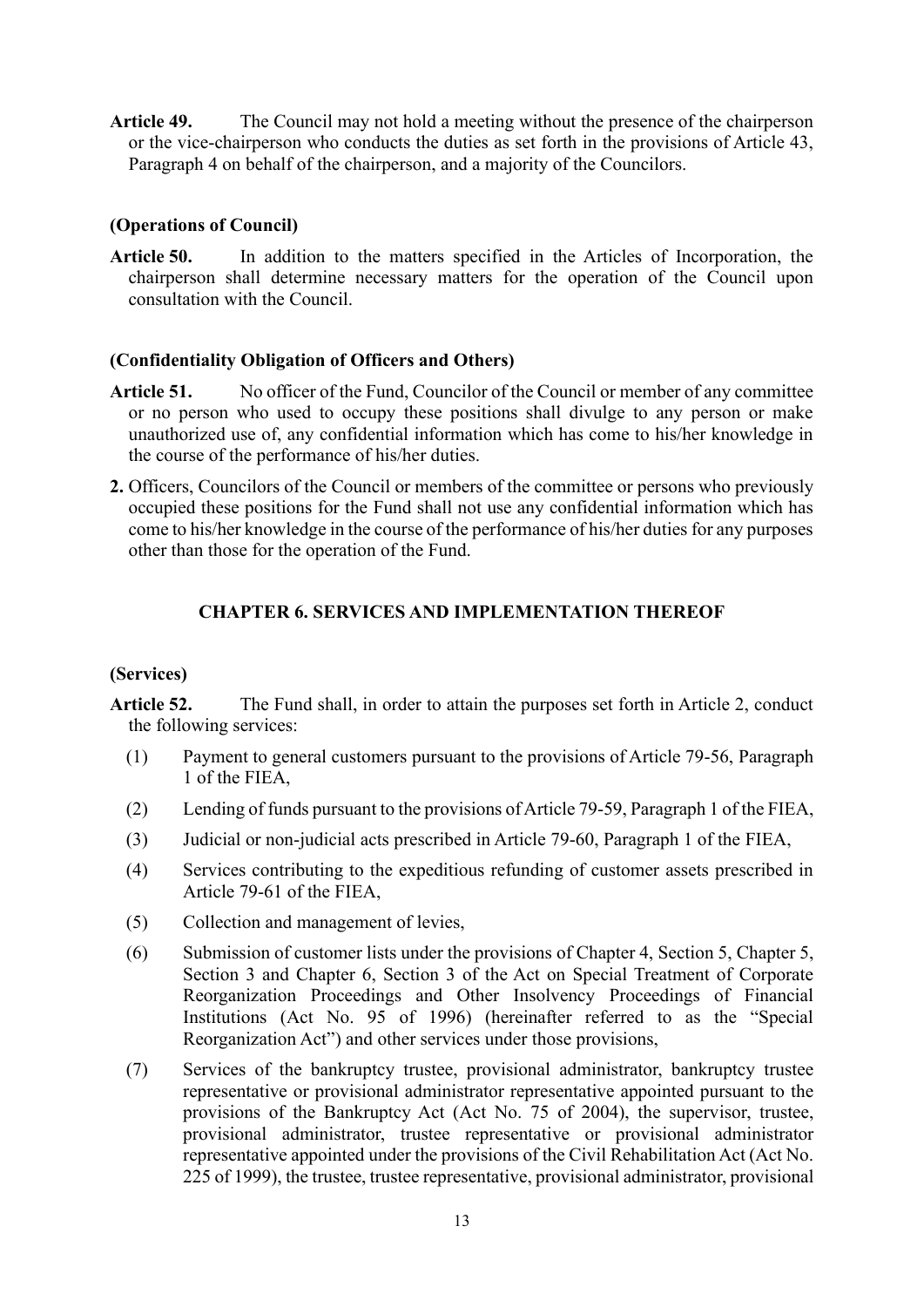administrator representative or supervisor appointed in accordance with the provisions of the Corporate Reorganization Act (Act No. 154 of 2002), or the recognition trustee, provisional administrator, recognition trustee representative or provisional administrator representative appointed according to the provisions of the Act on Recognition of and Assistance for Foreign Insolvency Proceedings (Act No. 129 of 2000),

- (8) Services as the special oversight agent specified in Article 126-4, Paragraph 3 of the Deposit Insurance Act,
- (9) Services as the representative for the Deposit Insurance Corporation of Japan specified in Article 126-6, Paragraph 1 of the Deposit Insurance Act, and
- (10) Services incidental to the services set forth in any of the preceding Items.
- **2.** When a member is a specified member of a consignor protection fund under the FIEA, the business set forth in Items 1 through 6 of the preceding Paragraph, and the business incidental thereto, shall be limited in scope to business connected only with the customer assets set forth in Article 79-20, Paragraph 3, Items 1, 3, 5 and 7 of the FIEA (limited to those specified by Article 1-5, Paragraph 1 of the Order on Investor Protection Funds).

# **(Entrustment of Services)**

**Article 53.** The Fund may entrust a part of its services to a Financial Instruments Business Association or a member with the advance authorization of the Commissioner of the Financial Services Agency and the Minister of Finance.

# **(Operational Rules)**

**Article 54.** The Operational Rules shall set forth the following matters:

- (1) Matters regarding payment to general customers pursuant to the provisions of Article 79-56, Paragraph 1 of the FIEA,
- (2) Matters regarding the acquisition of claim to be compensated (which means Claim to be Compensated as prescribed in Article 79-56, Paragraph 1 of the FIEA) pursuant to the provisions of Article 79-57, Paragraph 4 of the FIEA,
- (3) Matters regarding lending of funds pursuant to the provisions of Article 79-59, Paragraph 1 of the FIEA,
- (4) Matters regarding judicial or non-judicial acts as prescribed in Article 79-60 of the FIEA,
- (5) Matters regarding services contributing to the expeditious refunding of customer assets pursuant to the provisions of Article 79-61 of the FIEA,
- (6) Matters regarding the method of calculation of levies and payment thereof,
- (7) Matters regarding submission of customer lists prescribed in Chapter 4, Section 5, Chapter 5, Section 3 and Chapter 6, Section 3 of the Special Reorganization Act and other services under these provisions,
- (8) Matters regarding the entrustment of services pursuant to the provisions of Article 79- 50, Paragraph 1 of the FIEA,
- (9) Matters regarding the services as the bankruptcy trustee, provisional administrator,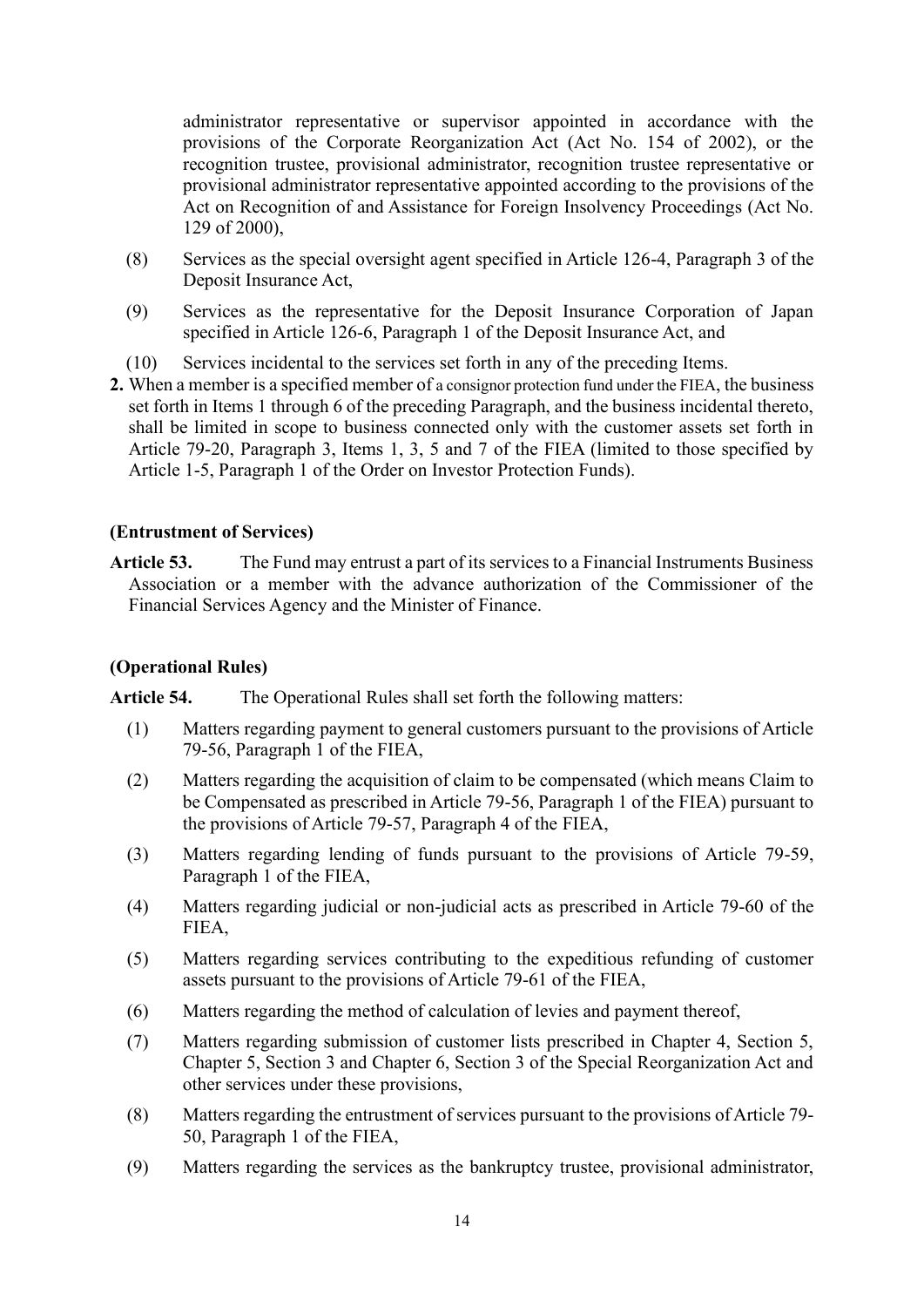bankruptcy trustee representative or provisional administrator representative appointed pursuant to the provisions of the Bankruptcy Act, the supervisor, trustee, provisional administrator, trustee representative or provisional administrator representative appointed in accordance with the provisions of the Civil Rehabilitation Act, the trustee, trustee representative, provisional administrator, provisional administrator representative or supervisor appointed under the provisions of the Corporate Reorganization Act, or the recognition trustee, provisional administrator, recognition trustee representative or provisional administrator representative appointed according to the provisions of the Act on Recognition of and Assistance for Foreign Insolvency Proceedings,

- (10) Matters regarding the services as the special oversight agent specified in Article 126- 4, Paragraph 3 of the Deposit Insurance Act,
- (11) Matters regarding the services as the representative for the Deposit Insurance Corporation of Japan specified in Article 126-6, Paragraph 1 of the Deposit Insurance Act, and
- (12) Other matters as deemed necessary.
- **2.** The Fund shall obtain the authorization of the Commissioner of the Financial Services Agency and the Minister of Finance if it seeks to amend the Operational Rules.

#### **(Request for Submission of Materials and Others)**

- Article 55. If it is deemed necessary for the Fund to perform its services, the Fund may request a member to submit reports or materials that should serve as a reference with regard to the state of the business or assets of the member, or the Fund may have its employees or others audit the state of business or property of such member or the accounting books, documents or other objects.
- **2.** A member shall accept the request for the submission of such reports or materials or the audit as set forth in the preceding Paragraph.
- **3.** The Fund shall request that Financial Instruments Business Association or the Commissioner of the Financial Services Agency provide the Fund with the pertinent materials or allow the Fund to inspect the same, if the Fund finds this to be particularly necessary for the Fund to perform its services,
- **4.** The Fund may report any information that has come to its knowledge during the course of services to the Commissioner of the Financial Services Agency, the Minister of Finance and the chairman of Financial Instruments Business Association if the Fund finds this to be particularly necessary.
- **5.** The Fund shall request a consignor protection fund under the FIEA to deliver or give access to data about a member which is a specified member of the consignor protection fund under the FIEA when it finds the delivery or access particularly necessary for performing its business.
- **6.** The Fund may deliver or give access to data about a member which is a specified member of a consignor protection fund under the FIEA, to the consignor protection fund under the FIEA, when the consignor protection fund under the FIEA makes a request for the delivery or access, if the Fund finds the delivery or access particularly necessary for the consignor protection fund under the FIEA's performing specified business.

#### **(Establishment of an Administrative Office and Others)**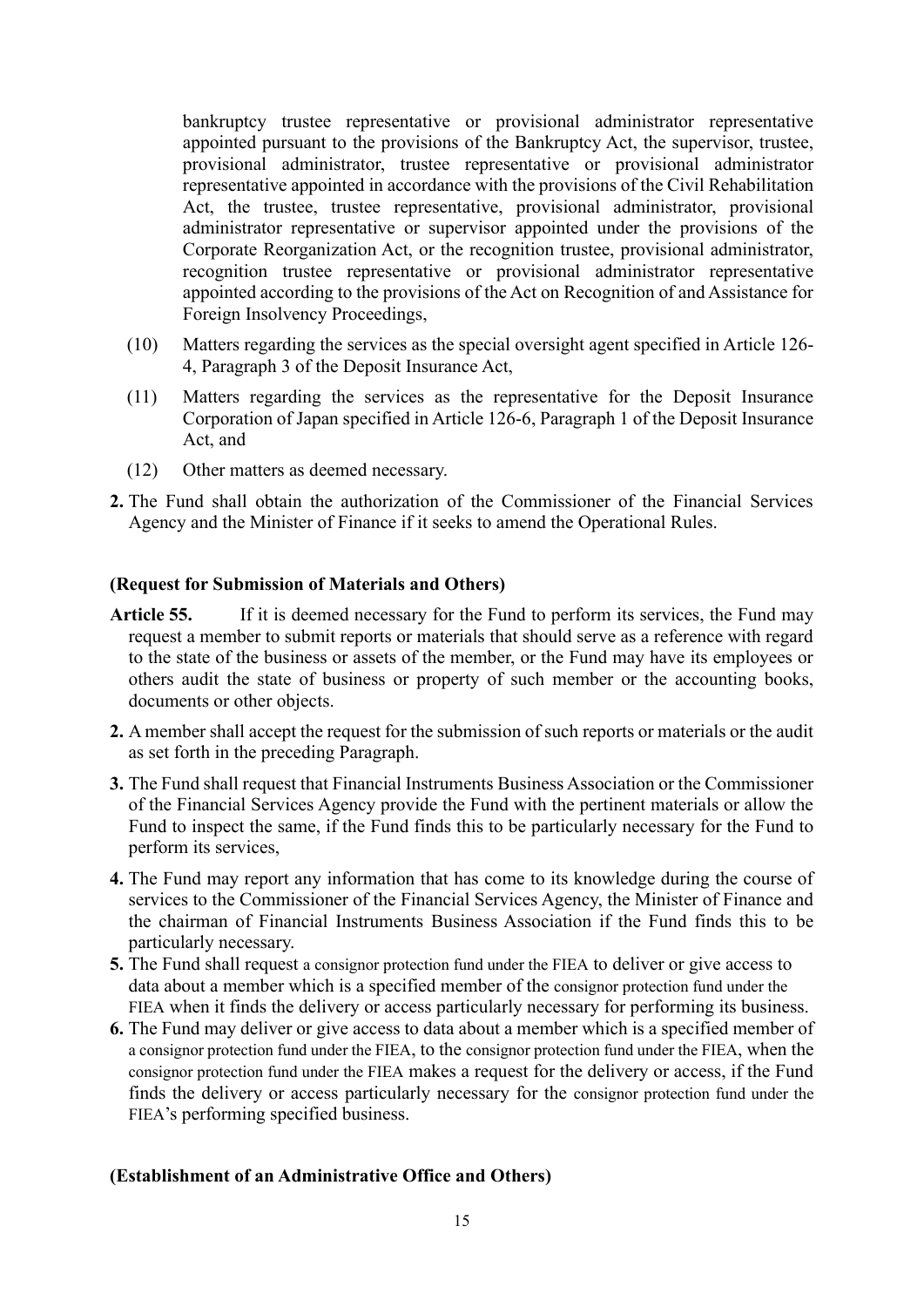- **Article 56.** The Fund shall establish an administrative office to handle the administrative affairs of the Fund.
- **2.** The Chairman shall determine the necessary matters regarding the organization of the administrative office and the operation thereof.
- **3.** The employees of the Fund are appointed by the Chairman.

#### **(Confidentiality Obligation of Employees and Others)**

- **Article 57.** It is prohibited for an employee of the Fund or a person that was an employee of the Fund to divulge or misappropriate any secrets learned in the course of duty.
- **2.** It is prohibited for an employee of the Fund or a person that was an employee of the Fund to utilize the information learned in the course of duty for a purpose other than the business use of the Fund.

#### **CHAPTER 7. LEVIES**

#### **(Investor Protection Fund)**

- **Article 58.** The Fund is to set aside funds that it allocates to cover the costs that are required for the services set forth in each Item of Article 52, Paragraph 1 (hereinafter referred to as "Funds for Investor Protection").
- **2.** Funds for Investor Protection must not be used for purposes other than when they are allocated to cover the costs that are required for the services set forth in each Item of Article 52, Paragraph 1.

#### **(Payment of Levies)**

- **Article 59.** A member shall pay levies to the Fund pursuant to the provisions of the Operational Rules, so that these can be allocated to Funds for Investor Protection.
- **2.** In the event the Fund receives a notice stipulated in Article 79-53, Paragraph 1, or Paragraphs 3 through 5 of the FIEA, the Fund shall exempt the Member that is the Subject of such Notice from the obligation to pay levies corresponding to the number of months from the next month of the month including the receiving date of such notice relating to the member subject to notice to the month including the end of the fiscal year to which the receiving date of such notice belongs, as well as levies for the fiscal years thereafter, provided, however, that this shall not apply in cases to be stipulated in the Operational Rules.
- **3.** The provisions of the preceding Paragraph shall not apply to the Member from the date he/she ceases to meet the requirements to be a member of the Subject of such Notice and thereafter.
- **4.** If, with regard to the levies to be exempted from the obligation to pay as stipulated in Paragraph 2, any amount thereof has already been paid, it shall be refunded upon request from the Member that is the Subject of a Notice, provided, however, that for the purpose of the refund, no interest shall accrue.

#### **(Delinquent Charges)**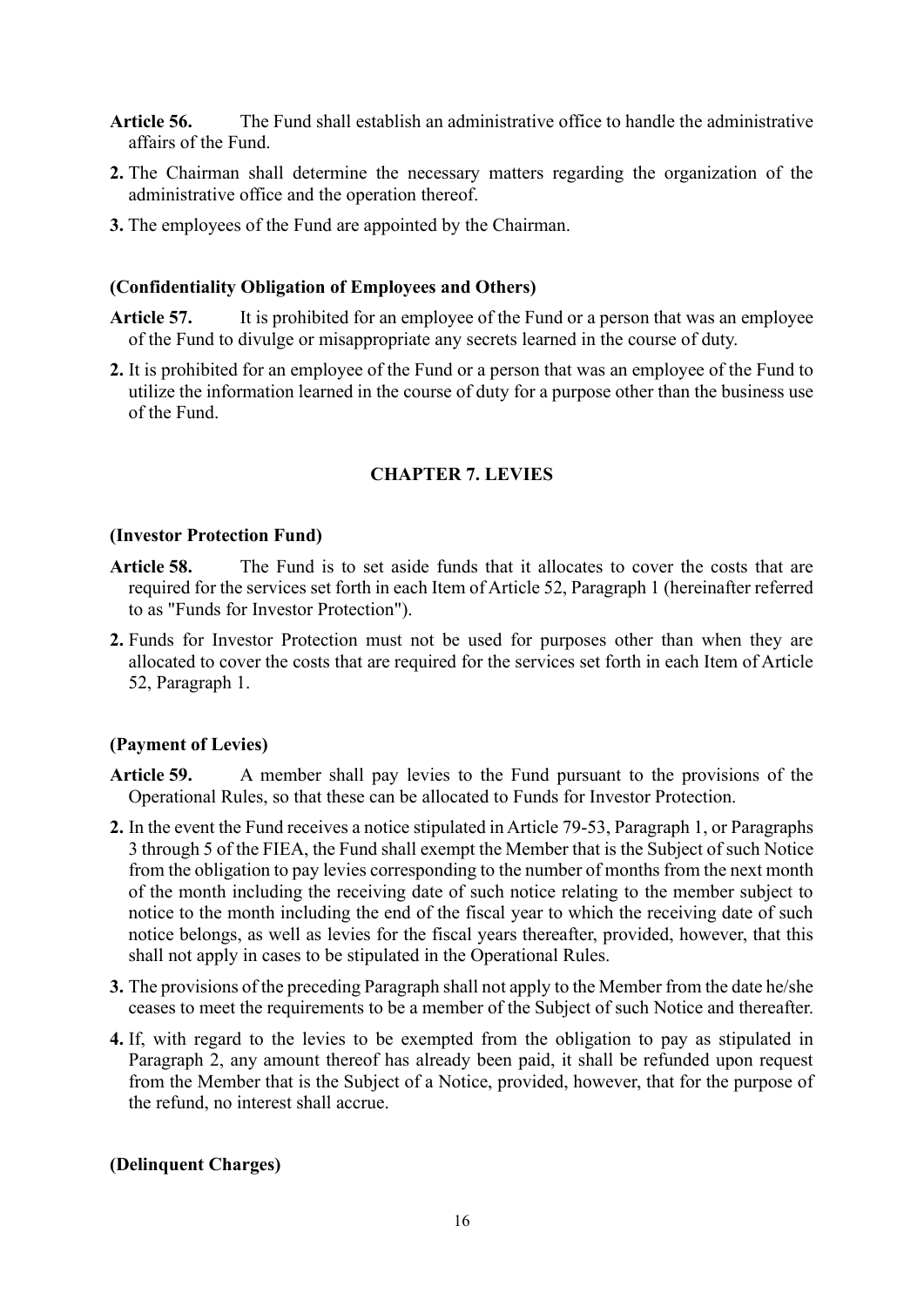**Article 60.** If a member fails to pay his/her levies by the due date for payment specified by the Operational Rules, he/she must pay delinquent charges to the Fund.

# **CHAPTER 8. FINANCE AND ACCOUNTING**

## **(Fiscal Year)**

**Article 61.** The fiscal year of the Fund shall be from April 1 to March 31 of the following year.

## **(Budget and Financial Plan)**

- **Article 62.** The Fund shall prepare a budget and a financial plan, as well as business plan, for each fiscal year and submit them to the Commissioner of the Financial Services Agency and the Minister of Finance prior to the commencement of the relevant fiscal year. The same shall apply to any case where the Fund has amended the budget or the funding plan, or the business plan.
- **2.** If the Fund intends to make any expenditure for services listed in each Item of Article 52, Paragraph 1 (including borrowings pursuant to the provisions of Article 64), notwithstanding the provisions of Article 19, the Fund may, by resolution of the Board of Directors, amend the budget and financial plan for the pertinent fiscal year in connection with such expenditure to the extent that the expected amount of such expenditure is within the limit of the total amount of the Items indicated below. In such case, such resolutions of the Board of Directors shall be regarded as approval obtained at a general meeting of members.
	- (1) The aggregate borrowing limit set forth in the general budget provisions for the pertinent fiscal year,
	- (2) Any amount entered in Funds for Investor Protection in the budget for the pertinent fiscal year, and
	- (3) The amount calculated by deducting the expenditure in Funds for Investor Protection account in the budget for the pertinent fiscal year from the revenues therein (including the balance of Funds for Investor Protection (including specified borrowings) as of the commencement of the pertinent fiscal year).
- **3.** The resolution of the Board of Directors in the preceding Paragraph shall be adopted by affirmative votes of not less than two-thirds of the Directors present at a meeting.
- **4.** If the budget and financial plan for a fiscal year is amended pursuant to the provisions of Paragraph 2, the Board of Directors shall report to that effect at the general meeting of members to be convened first thereafter.

# **(Approval and Others of Financial Statements and Others)**

**Article 63.** The Fund shall, no later than June 30, submit a balance sheet, a profit and loss statement, an inventory of assets, a business report, and a statement of account prepared on the basis of budget classification (referred to as the "Financial Statements and Others" in this Article) for the preceding fiscal year to the Commissioner of the Financial Services Agency and the Minister of Finance and obtain their approval.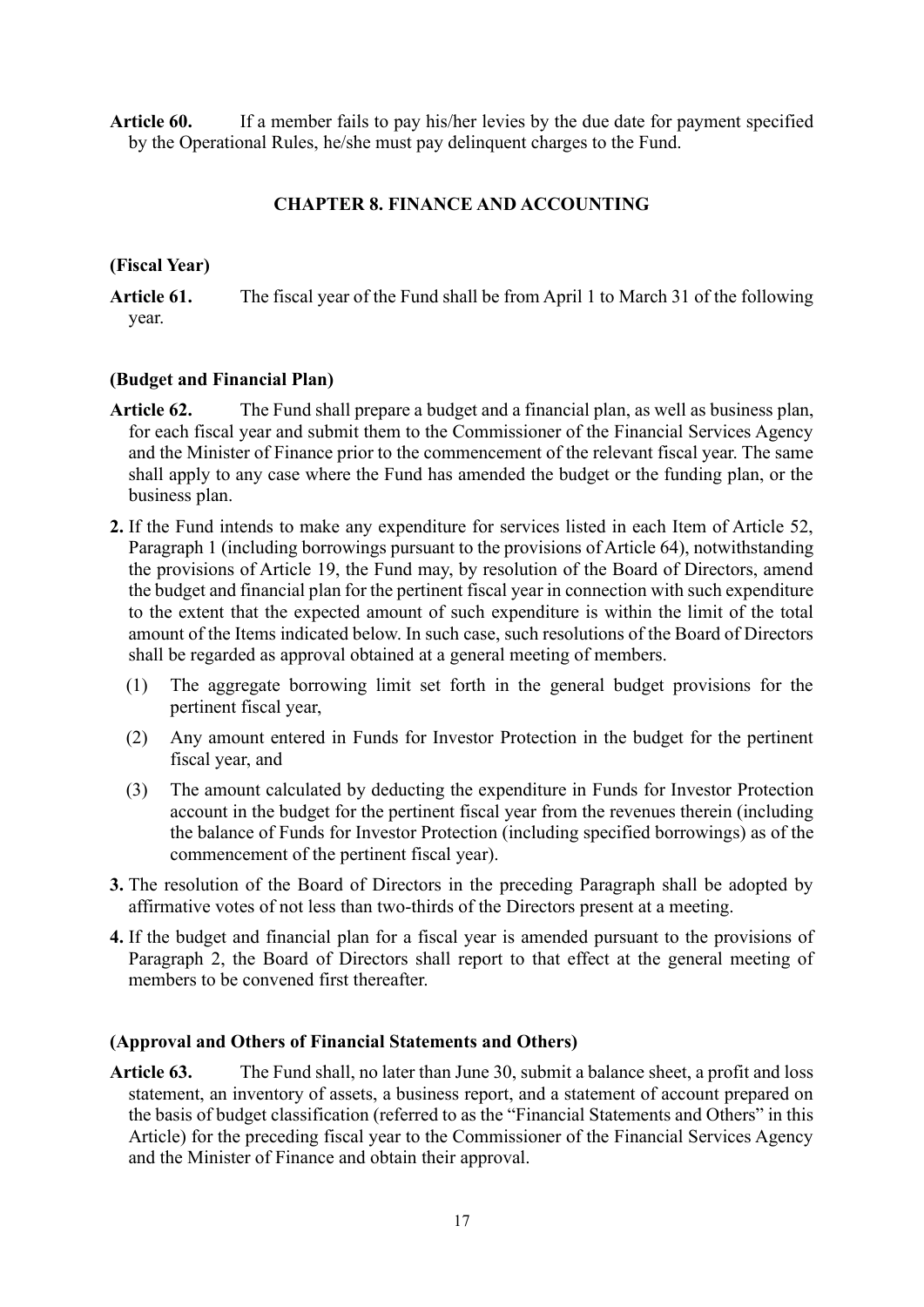- **2.** When the Fund submits the Financial Statements and Others to the Commissioner of the Financial Services Agency and the Minister of Finance pursuant to the provisions of the preceding Paragraph, shall attach the auditors' written opinion about Financial Statements and Others.
- **3.** The Fund shall keep at its office the Financial Statements and Others approved by the Commissioner of the Financial Services Agency and the Minister of Finance pursuant to the provisions of Paragraph 1 and make them available for public inspection.

## **(Borrowings)**

**Article 64.** If the Fund finds it necessary, in order to perform the services listed in any of Items 1 through 4, and Item 6 of Article 52, Paragraph 1, it may borrow funds (including refinancing) from financial institutions and others as specified by the Operational Rules within the amount set forth in the budget but not exceeding 80 billion yen (¥80,000,000,000) with the authorization of the Commissioner of the Financial Services Agency and the Minister of Finance.

## **(Receipt of Donations and Others)**

**Article 65.** The Fund may, in connection with the performance of its services prescribed in Article 52, receive donations and others, as Funds for Investor Protection from the members, juridical persons relating to public benefits and others.

#### **(Investment of Investor Protection Fund and Others)**

**Article 66.** The Fund shall invest surplus funds generated in the course of business and Funds for Investor Protection in the following manner:

- (1) By holding national government bonds and other securities designated by the Commissioner of the Financial Services Agency and the Minister of Finance,
- (2) By depositing them in financial institutions designated by the Commissioner of the Financial Services Agency and the Minister of Finance, or
- (3) By holding the money in trust.

## **(Accounting Rules)**

**Article 67.** The Fund shall establish accounting rules and obtain approval of the Commissioner of the Financial Services Agency and the Minister of Finance. The same shall apply to any change in such accounting rules.

## **CHAPTER 9. MISCELLANEOUS PROVISIONS**

#### **(Amendment to the Articles of Incorporation)**

**Article 68.** If the Fund intends to amend the Articles of Incorporation, it shall obtain approval by resolution of a general meeting of members pursuant to the provisions of Article 21, Paragraph 2 and obtain authorization of the Commissioner of the Financial Services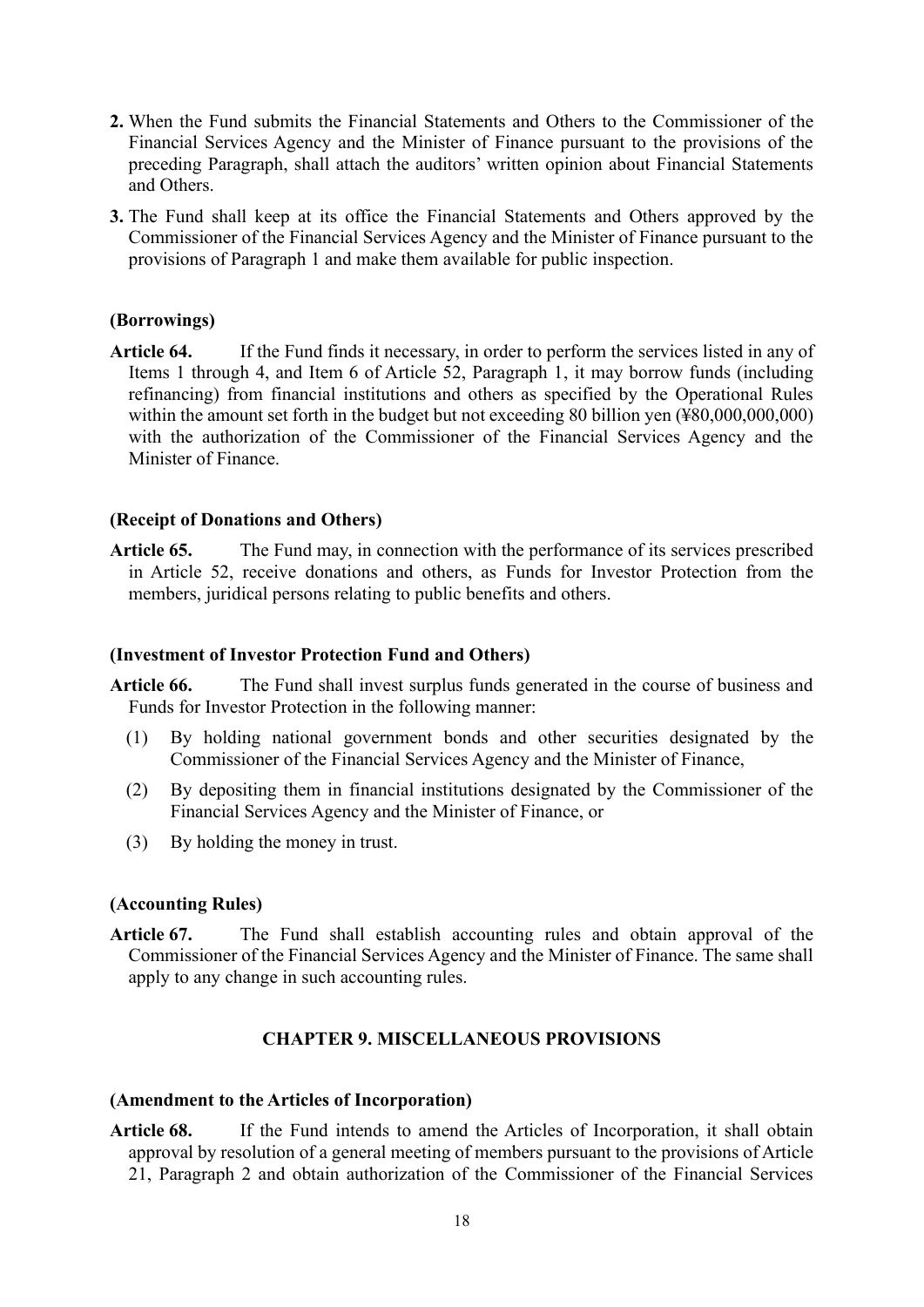Agency and the Minister of Finance.

# **(Dissolution)**

**Article 69.** The Fund shall be dissolved for the following reasons:

- (1) General meeting resolution, or
- (2) Rescission of authorization for incorporation.
- **2** Dissolution on the grounds specified in Item 1 of the preceding Paragraph shall become effective after authorization of the Commissioner of the Financial Services Agency and the Minister of Finance.

# **(Liquidator)**

**Article 70.** A liquidator shall be appointed by resolution of a general meeting of members if the Fund is dissolved pursuant to the provisions of Paragraph 1, Item 1 of the preceding Article.

# **(Residual Assets)**

**Article 71.** If there are residual assets after the payment of obligations of the Fund, the liquidator shall, as prescribed by laws and regulations, donate such residual assets to other investor protection funds in which the respective members will join.

# **(Public Notices)**

**Article 72.** All public notices by the Fund shall be published in the official gazette or a daily newspaper that reports matters regarding current events, or be posted at the place of business of members or in such other manner, as the Board of Directors deems appropriate.

## **(Authorization for Prompt Action)**

- **Article 73.** The Chairman may, if it is necessary to promptly perform the services of the Fund, conduct the business listed in each of the following Items without obtaining a resolution of the Board of Directors, provided, however, that in such case, the Chairman shall inform the Board of Directors of that effect immediately after such service has been performed:
	- (1) Judicial or non-judicial acts as prescribed in Article 79-60 of the FIEA,
	- (2) Services which contribute to the expeditious return of customer assets as prescribed in Article 79-61 of the FIEA,
	- (3) Submission of customer lists prescribed in Chapter 4, Section 5, Chapter 5, Section 3 and Chapter 6, Section 3 of the Special Reorganization Act and other services under these provisions,
	- (4) Execution of borrowings from financial institutions and others pursuant to the provisions of Article 79-72 of the FIEA, and
	- (5) Approval of admission in the case where an applicant for admission is a specified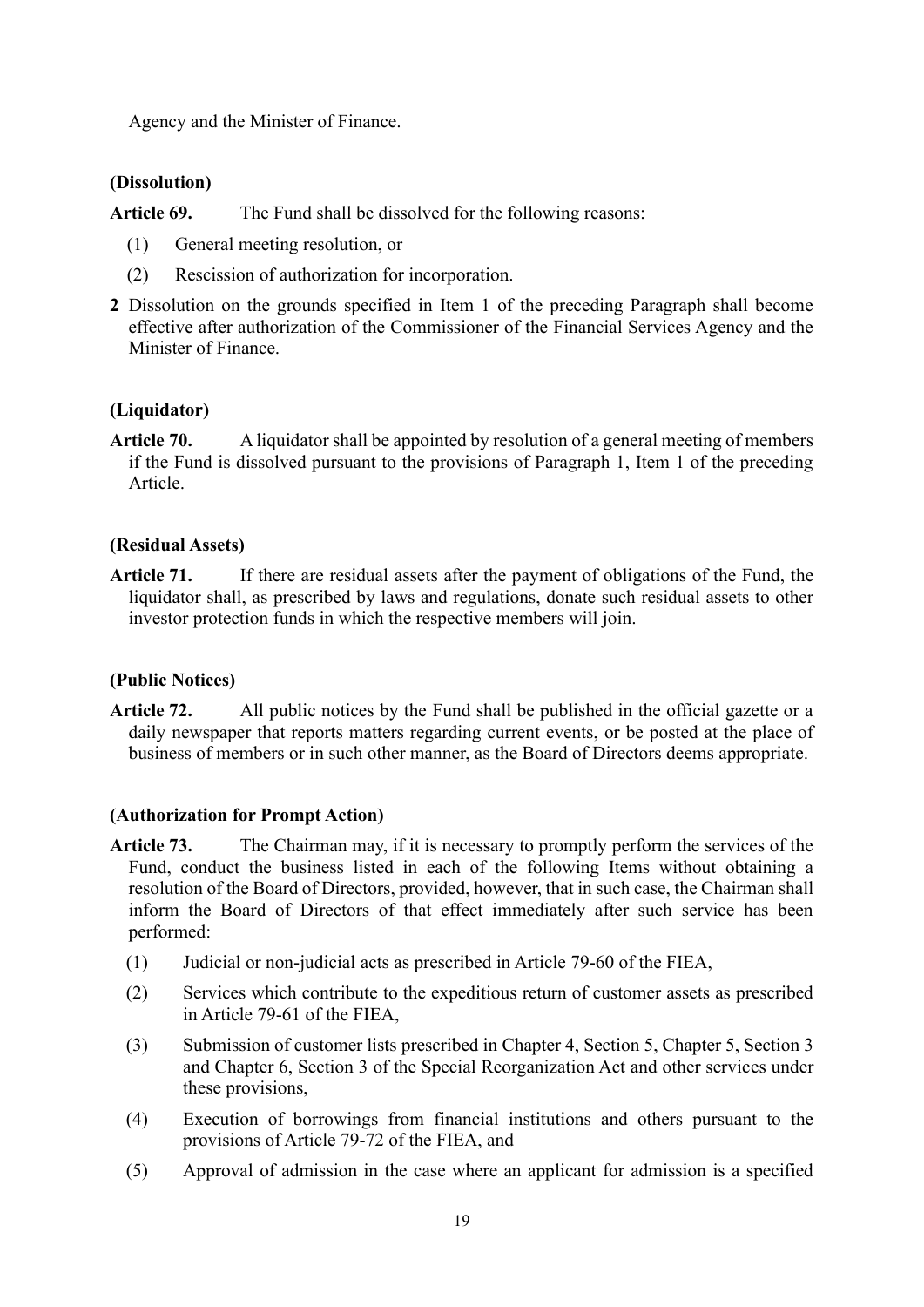bridge financial service provider.

# **(Establishment of Detailed Regulations)**

**Article 74.** The Fund may establish detailed regulations necessary for the performance of its services at a meeting of the Board of Directors and adopt resolutions therefor.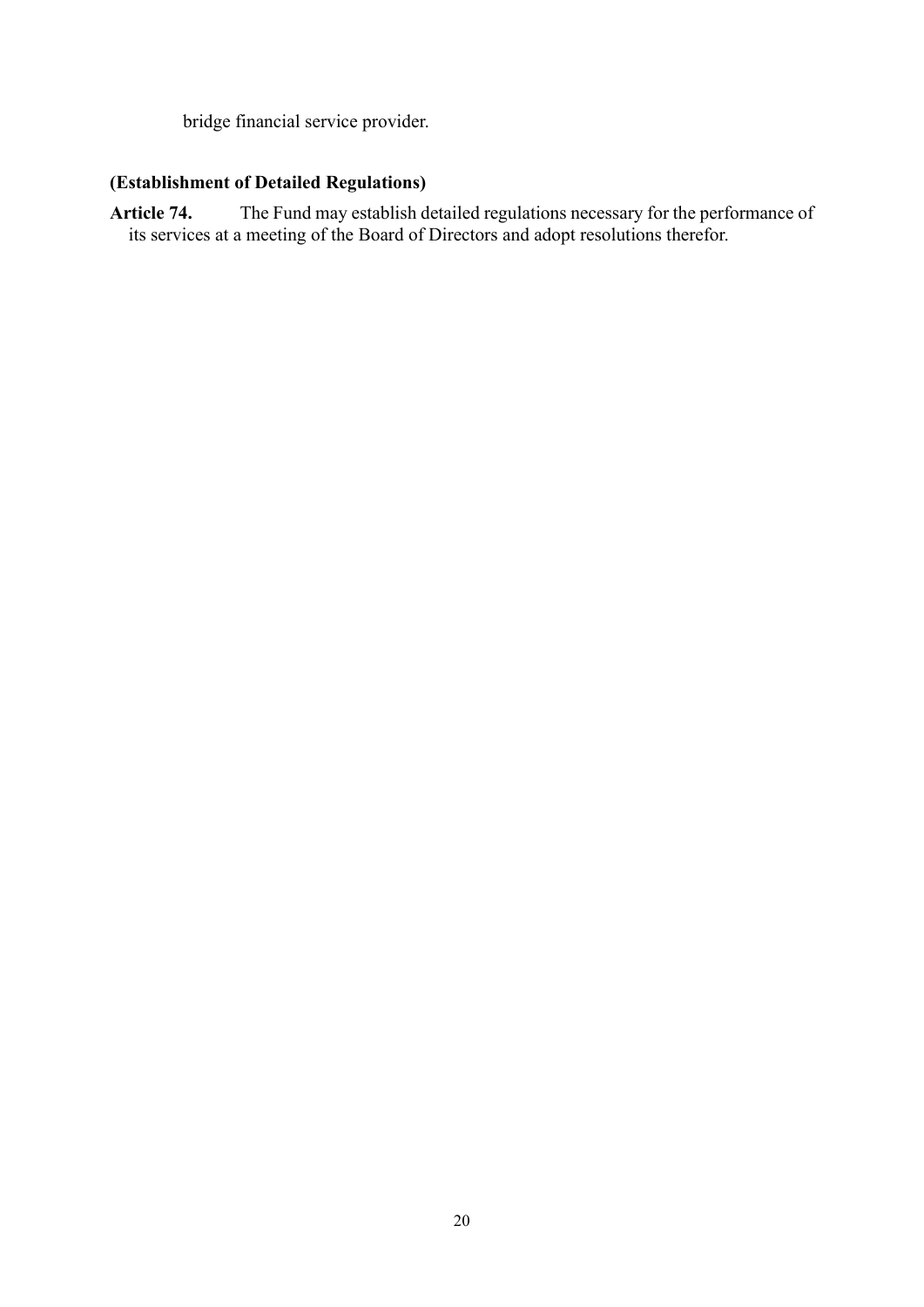## **SUPPLEMENTARY PROVISIONS**

**Article 1.** This Articles of Incorporation shall be enforced from the date of establishment of the Fund.

- **Article 2.** Admission to the Fund of any securities corporation which intends to become a member of the Fund prior to the enforcement date of this Articles of Incorporation pursuant to Article 40 of the Supplementary Provisions of the Financial System Reform Act shall be handled in accordance with the following:
	- (1) The securities corporation which takes admission procedures prior to the organizational meeting of the Fund will become its member simultaneously with establishment of the Fund after having obtained approval of the organizational meeting.
	- (2). The admission procedures of the preceding Item shall be conducted by providing an admission application sheet in the form specified in Article 11.
- **Article 3.** Notwithstanding the provision of Paragraph 1 of Article 29, the term of service of the officer at the time of establishment of the Fund shall be determined by the organizational meeting, which shall not exceed 2 years.
- **Article 4.** Notwithstanding the provision of Paragraph 1 of Article 45, the term of office of the Councilor of the Council at the time of establishment of the Fund shall be determined by the Chairman, which shall not exceed 2 years.
- Article 5. Notwithstanding the provisions of Article 61, the fiscal year at the time of establishment of the Fund shall be from the date of establishment to March 31, 1999.
- **Article 6.** The Fund shall obtain approval of the budget and the financial plan from the Commissioner of the Financial Services Agency and the Minister of Finance, pursuant to the provisions of Article 9 of the Supplementary Provisions of the Securities and Exchange Act, for each fiscal year of the fiscal years from the fiscal year including the establishment date of the Fund to the fiscal year to which the date of abolishment of liquidation account belongs if the liquidation account has been established or to the fiscal year to which the date specified in the cabinet order prescribed by Paragraph 1 of Article 7 of the same act if the liquidation account has not been established, prior to commencement of such fiscal year prior to the commencement of such fiscal year (or without delay from the establishment of the Fund, if the date of establishment of the Fund belongs to the fiscal year). The same shall apply to any amendment of such budget and the financial plan.
- **2.** Notwithstanding the provision of Paragraph 5 of Article 62, the Fund shall prepare a business plan and obtain the approval of the Minister of Finance without delay, from the time of establishment of the Fund in the fiscal year to which the Fund establishment date belongs.

## **(Succession of Entrusted Securities Indemnity Fund)**

Article 7. If the incorporators of the Fund or the Fund intend to succeed all businesses and all assets and debts of Entrusted Securities Indemnity Fund set forth in Paragraph 1 of Article 42 of the Supplementary Provisions of the Financial System Reform Act, the Fund's incorporators or the Fund shall adopt a resolution thereof at the incorporation meeting or the general meeting at which not less than one half of the securities corporations offering to become the members of the Fund to the incorporators prior to the opening thereof or the total number of members are present by two-thirds of the securities corporation or the members present at the meeting.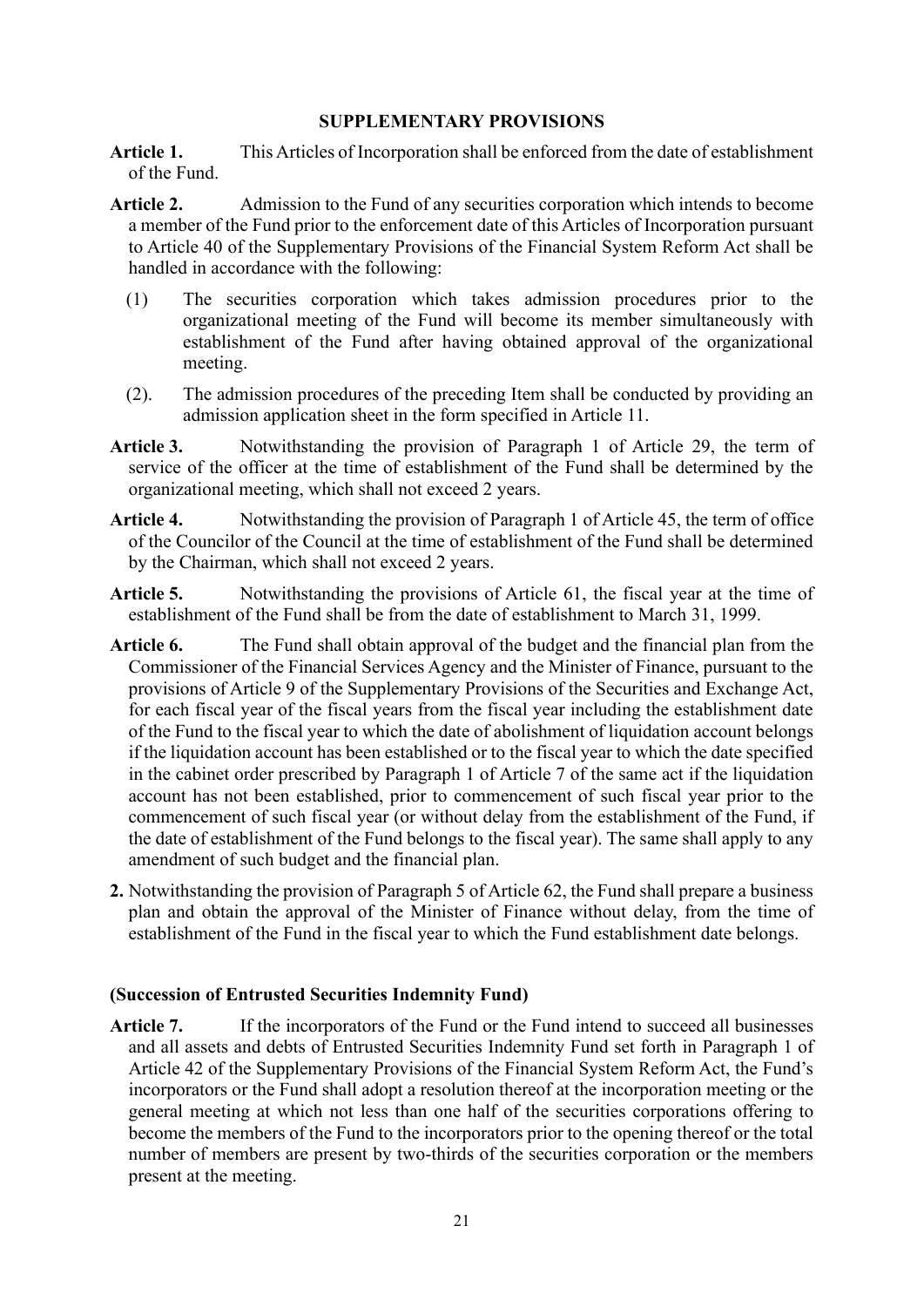- **2.** If the succession pursuant to the provision of the preceding Paragraph is resolved, the Fund may, notwithstanding the provision of Article 52, conduct the succeeded businesses set forth in Paragraph 6 of Article 42 of the Supplementary Provisions of the Financial System Reform Act.
- **3.** Among the succeeded businesses of the preceding Paragraph, "the services similar to those stipulated in Item 1 of Article 79-49 of the New Securities and Exchange Act" set forth in Paragraph 7 of Article 42 of the Supplementary Provisions of the Financial System Reform Act are regarded as "the services listed in each Item of Article 52" set forth in Paragraph 2 of Article 62, and the same Paragraph is applied.

# **(Acquisition of Claims relating to Lending Having Extended to Failed Securities Corporation prior to December 1, 1988, thereby Contributing to Protection of Investors)**

Article 8. If the Fund intends to acquire the claims set forth in Paragraph 1 of Article 43 of the Supplementary Provisions of the Financial System Reform Act, the Fund shall adopt a resolution thereof at the general meeting at which not less than one half of the total number of members are present by three-fourth of the members present at the meeting.

## **Supplementary Provisions (March 30, 1999)**

This revision shall be enforced on April 1, 1999.

(Note) The revised provision is as follows:

Paragraph 1 of Article 7 is revised.

# **Supplementary Provisions (June 26, 2000)**

These revisions shall be enforced on July 1, 2000.

(Note) The revised provisions are as follows:

Article 3, Paragraph 2 of Article 10, Paragraph 4 of Article 11, Item 2 of Paragraph 1 and Paragraph 4 of Article 13, Article 23, Paragraph 2 of Article 25, Paragraph 2 of Article 27, Paragraph 2 of Article 31, Article 44, Article 47, Article 53, Paragraph 2 of Article 54, Paragraph 3 of Article 55, Paragraphs 1 and 5 of Article 62, Article 63, Article 64, Items 1 and 2 of Article 66, Article 67, Article 68, Paragraph 2 of Article 69, and Paragraph 1 of Article 6 of the Supplementary Provisions are revised.

## **Supplementary Provisions (December 26, 2000)**

These revisions shall be enforced on January 6, 2001.

(Note) The revised provisions are as follows:

Article 3, Paragraph 2 of Article 10, Paragraph 4 of Article 11, Item 2 of Paragraph 1 and Paragraph 4 of Article 13, Article 23, Paragraph 2 of Article 25, Paragraph 2 of Article 27, Paragraph 2 of Article 31, Article 44, Article 47, Article 53, Paragraph 2 of Article 54, Paragraphs 1 and 5 of Article 62, Article 63, Article 64, Items 1 and 2 of Article 66, Article 67, Article 68, Paragraph 2 of Article 69, and Paragraph 1 of Article 6 of the Supplementary Provisions are revised.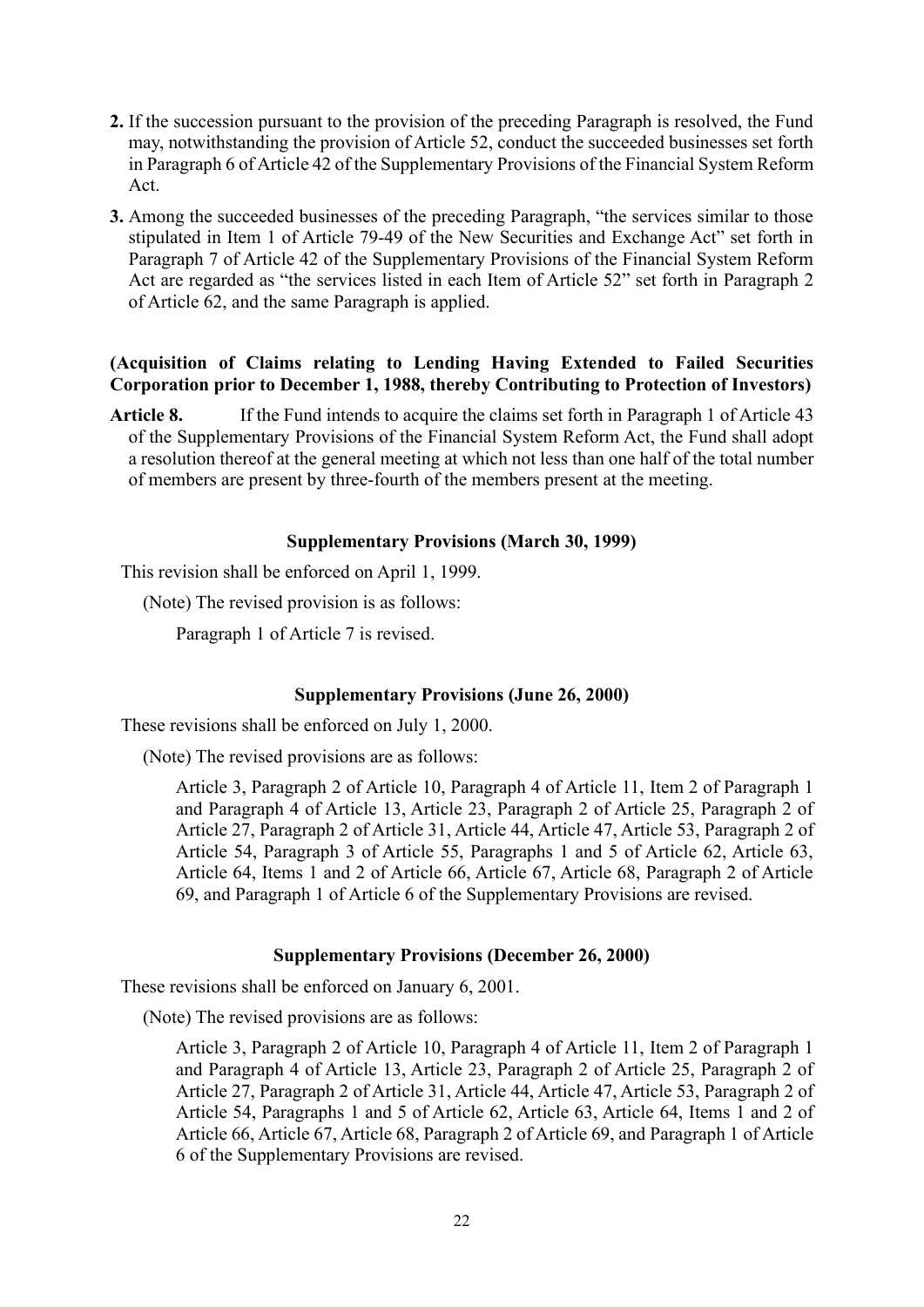## **Supplementary Provisions (June 11, 2002)**

- Article 1. These revisions shall be enforced on July 1, 2002.
- **Article 2.** Deleted
- **Article 3.** With respect to the membership fee for fiscal year 2002 required under Paragraph 1 of Article 8 of the persons who have become a member of the Fund pursuant to the provisions of Paragraph 4 of Article 11, as applied by replacing certain terms pursuant to the provisions of Article 5 of the Supplementary Provisions (hereinafter referred to as the "Specified Member"), the membership fee for the fiscal year 2002 paid to the Securities Investor Protection Fund by such Specified Member shall be regarded as the membership fee for such fiscal year 2002 paid by the Specified Member to the Fund as required under Paragraph 1 of Article 8.
- **2** With respect to the application the provisions of Paragraph 1 of Article 8, relating to the membership fee to be paid by the member (other than the Specified Member) in the fiscal year 2002, the "Operational Rules" referred to in the same Paragraph shall be read as "Detailed Regulations Concerning Fiscal Year 2002 Membership Fee".
- Article 4. In association with the dissolution of the Securities Investor Protection Fund, the provisions of Article 11 (other than Paragraph 4) shall not apply to the members of such Securities Investor Protection Fund, which intend to join the Fund. In this case, the Fund shall receive, from the Securities Investor Protection Fund, the information regarding the items to be prescribed in the application sheet for admission and the documents attached thereto stipulated in Paragraphs 1 and 2 of the same Article relating to the member of the Securities Investor Protection Fund which intends to join the Fund prior to the date of dissolution of the Securities Investor Protection Fund.
- **Article 5.** With respect to the application of the provisions of Paragraph 4 of Article 11 to the member of the Securities Investor Protection Fund which intends to join the Fund in connection with the dissolution of the Securities Investor Protection Fund, the reference in the same Paragraph to "a person who has taken the procedures for admission to the Fund, when registered under Article 28 of the SEL or Paragraph 1 of Article 3 of the Law Concerning Foreign Securities Firms, or " shall be read as "a person who intends to join the Fund in connection with the dissolution of the Securities Investor Protection Fund."
- Article 6. The admission fee paid by the Specified Member to the Securities Investor Protection Fund pursuant to the provisions of the Articles of Incorporation and Operational Rules of the Securities Investor Protection Fund shall be regarded as the admission fee paid by such Specified Member to the Fund under the provisions of Article 12.
- Article 7. The levies paid by the Specified Member to the Securities Investor Protection Fund in accordance with the Articles of Incorporation and Operational Rules of the Securities Investor Protection Fund during the period from the fiscal year in which the Securities Investor Protection Fund was established to the preceding day of the dissolution of the Securities Investor Protection Fund shall be regarded as such levies paid by the Specified Member to the Fund under the provisions of Paragraph 1 of Article 59, during the period from the fiscal year in which the Fund was established and the preceding day of the dissolution of the Securities Investor Protection Fund.
- **Article 8.** With respect to the application of the provisions of Paragraph 1 of Article 59, to the Specified Member, the reference to the "Operational Rules" in the same Paragraph shall be read as the "Operational Rules (including the Detailed Regulations established in accordance with the Operational Rules, but excluding the provisions relating to the treatment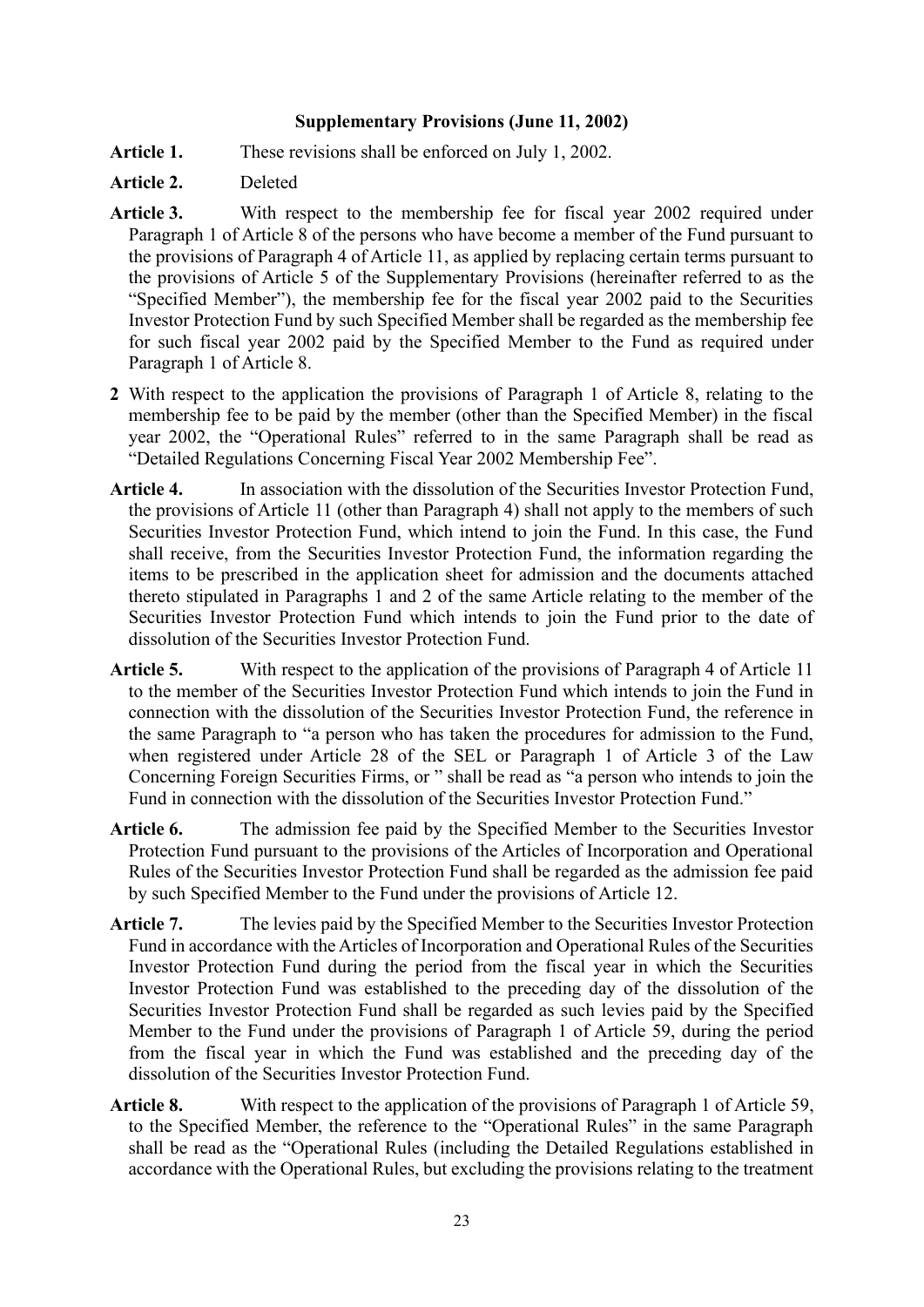of the member that newly join the Fund during each fiscal year)."

(Note) The revised provisions are as follows:

- (1) Paragraph 2 of Article 21, Article 24, Paragraph 1 of Article 32, Article 51, and Article 8 of the Supplementary Provisions are revised.
- (2) Paragraph 2 of Article 32, Article 40-2 and Paragraph 4 of Article 55 are newly established.

#### **Supplementary Provisions (March 20, 2003)**

These revisions shall go into force on April 1, 2003.

(Note) The revised provisions are as follows:

- (1) Paragraph 1 of Article 7 is deleted and Paragraphs 2 through 4 are amended. Article 2 of the Supplementary Provisions (June 11, 2002) is deleted.
- (2) Article 8, Paragraph 2 of Article 17, Paragraph 3 of Article 35, Item 6 of Article 52, Item 7 of Paragraph 1 of Article 54, Paragraph 2 of Article 59 and Article 73 are revised.
- (3) Paragraphs 1 through 4 of Article 21-2, Paragraphs 1 through 5 of Article 21-3, Article 21-4 and Paragraphs 3 and 4 of Article 59 are newly established.

#### **Supplementary Provisions (March 25, 2004)**

This revision shall be enforced on April 1, 2004.

(Note) The revised provision is as follows:

Article 28 is revised.

## **Supplementary Provisions (November 25, 2004)**

These revisions shall be enforced on January 1, 2005.

(Note) The revised provisions are as follows:

Item 6 of Article 52, Item 7 of Paragraph 1 of Article 54, and Item 3 of Article 73 are revised.

#### **Supplementary Provisions (April 13, 2006)**

These revisions shall be enforced on the date of enforcement of the Companies Act.

(Note) The revised provisions are as follows:

- (1) Paragraphs 2 and 3 of Article 21-2 are revised.
- (2) "The enforcement date of the Companies Act (Act No. 86 of 2005)" is May 1, 2006.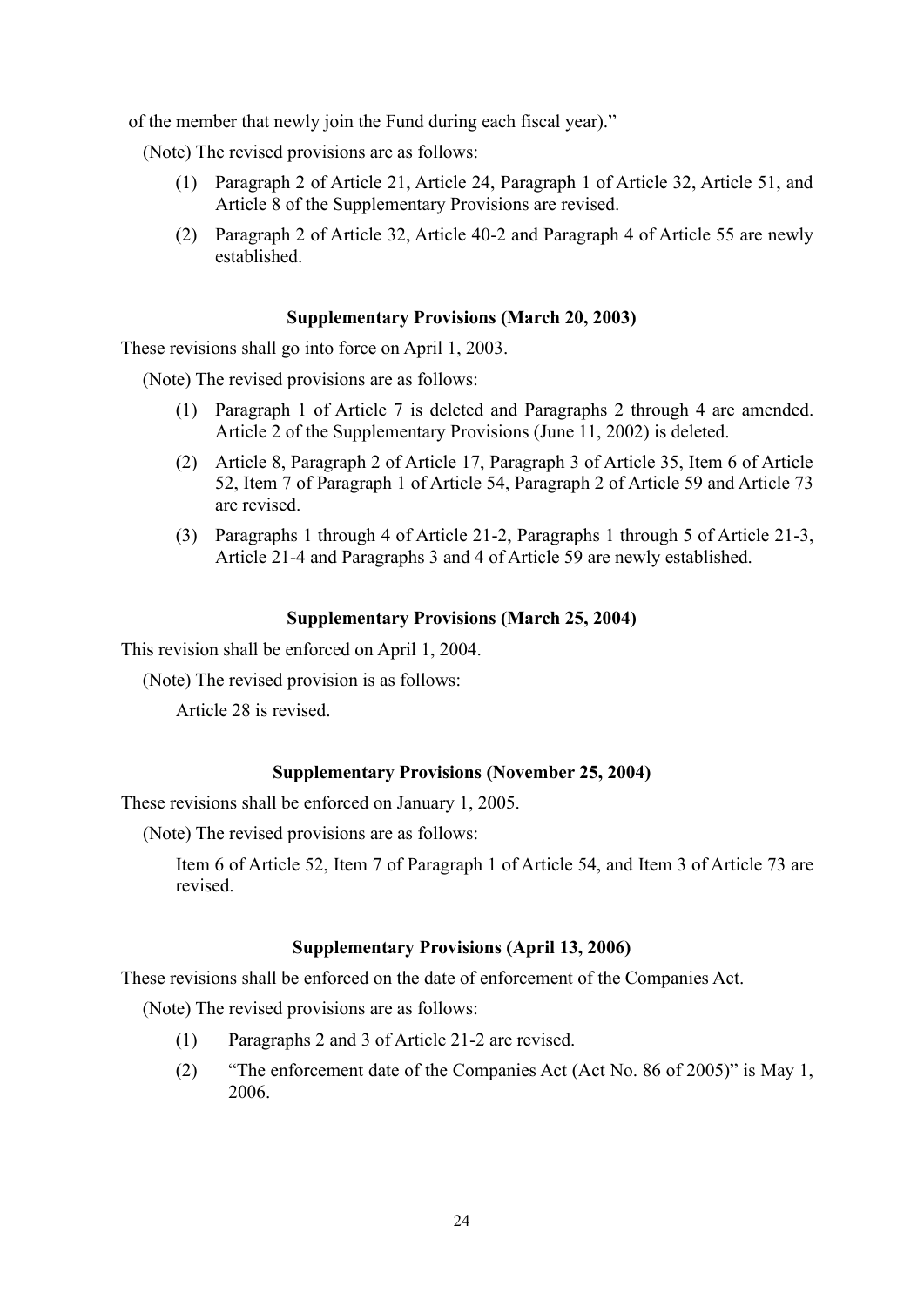#### **Supplementary Provisions (September 28, 2007)**

These revisions shall be enforced on September 30, 2007.

(Note) The revised provisions are as follows:

- (1) Article 2, Article 3, Article 5, Article 6, Paragraphs 1 and 2 of Article 10, Paragraph 4 of Article 11, Items 1 and 2 of Paragraph 1, Paragraphs 2 and 4 of Article 13, Paragraph 1 of Article 14, Paragraph 1 of Article 15, Paragraph 2 of Article 17, Paragraph 2 of Article 21, Paragraph 2 of Article 21-2, Article 28, Items 1 through 3 of Article 42, Items 1 through 4 of Article 52, Article 53, Items 1 through 5 and 8 of Paragraph 1 of Article 54, Paragraphs 2 through 4 of Article 55, Paragraph 2 of Article 59 and Items 1, 2 and 4 of Article 73 are revised.
- (2) Item 3 of Paragraph 1 of Article 13, Paragraph 2 of Article 19, Paragraph 2 of Article 51 and Paragraph 2 of Article 57 are newly established.

#### **Supplementary Provisions (July 1, 2010)**

This revision shall be enforced on July 1, 2010.

(Note) The revised provision is as follows:

Paragraph 2 of Article 59 is revised.

#### **Supplementary Provisions (March 28, 2014)**

These revisions shall be enforced on March 28, 2014.

(Note) The revised provisions are as follows:

- (1) Article 10-2, Paragraph 2 of Article 12 and Item 5 of Article 73 are newly established.
- (2) Paragraph 3 of Article 11, Paragraph 2 of Article 17, Article 20 and Article 21 are revised.
- (3) The former Item 7 of Article 52 is moved down to Item 10, and Items 7 to 9 are newly established.
- (4) The former Item 9 of Paragraph 1 of Article 54 is moved down to Item 12, and Items 9 to 11 are newly established.

#### **Supplementary Provisions (April 1, 2015)**

This revision shall be enforced on the enforcement date of Partially Amending the Financial Instruments and Exchange Act (Act No. 44 of 2014).

(Note) The revised provision is as follows:

- (1) Article 28 is revised.
- (2) "The enforcement date of Partially Amending the Financial Instruments and Exchange Act (Act No. 44 of 2014)" is May 29, 2015.

## **Supplementary Provisions (June 27, 2016)**